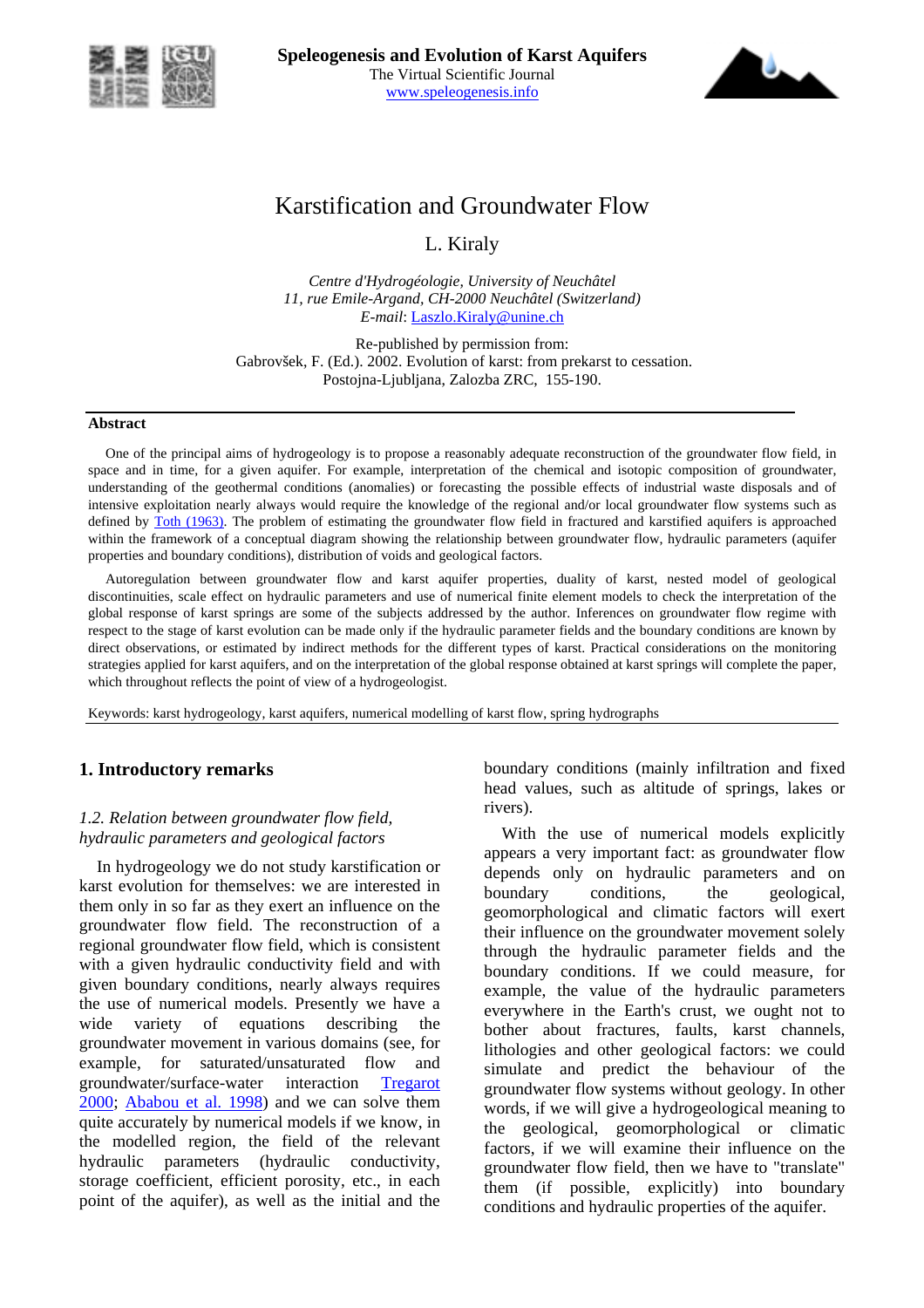Evidently enough, geology will influence the hydraulic conductivity and porosity through the distribution of "voids": increase of **density**, **opening** and **connectivity** of the voids will increase the hydraulic conductivity and the porosity. If fracture or microfracture families show well defined, preferred **orientation**, the hydraulic conductivity may become anisotropic, thus conducting groundwater better in a direction than in another. At this stage sedimentation, diagenesis and tectonic deformations are the principal processes influencing the void distribution in sedimentary rocks.

Complications may appear in carbonate rocks, which are soluble in water: the groundwater in movement may dissolve the limestone around the existing voids, thus increasing their opening and the hydraulic conductivity of the aquifer. The amount of dissolved limestone, the enlargement of fractures depend obviously on the chemical composition of the rock and of the water, but the relative karstification of the various fracture families will depend mainly on the direction and the magnitude of the groundwater flux density vector  $\vec{q}$  = − [K] qrad h given by Darcy's law, where  $[K]$  is the hydraulic conductivity tensor and *h* is the hydraulic head (Bedinger 1966; Kiraly et al. 1971). Considering that

- $\overline{q}$  depends on the hydraulic conductivity and the hydraulic gradient,
- 2. the hydraulic conductivity depends on the opening of pores and fractures,
- 3. the opening of karstified pores and fractures is strongly influenced by the direction and strongry influenced by the direction and<br>magnitude of  $\vec{q}$  during the previous stages of the groundwater flow field,

we arrive in a very important and characteristic feed-back loop of the karstification process. It shows, that in karst aquifers the hydraulic conductivity field and the void distribution result not only from the geological history of the rocks, but also from the whole history, from the whole evolution of the groundwater flow systems: the present state of the groundwater flow field and the hydraulic conductivity field is the result of successive, short-term and long-term autoregulations between the fields  $\vec{q}$ ,  $[K]$ , *grad h* and the boundary conditions (infiltration, altitude of discharge areas, etc.). Indeed, we have to emphasize, that geographical position of the recharge and discharge areas represent boundary conditions for the flow field  $\vec{q}$  and their evolution in time (paleo-geography, geomorphology) could influence karstification and hydraulic conductivity field as much as other geological factors (facies, structure, etc.).

All these conceptual relations between groundwater flow systems, hydraulic parameters, void distribution and geological factors are represented as a partly self-regulating system in the diagram of Fig. 1. The feed-back of the flow field on the hydraulic conductivity field will produce it's effect only after a "certain time", thus giving an important role to the "duration", to the "history" in the karstification process. This means, that understanding the karstification in a given aquifer would require the knowledge of the "paleohydraulic" conditions, as it was proposed by Mandel (1966) and Kiraly et al. (1971).



**Fig. 1.** Schematic representation of the relations between groundwater flow field, hydraulic properties and geological factors in karst aquifers (after Kiraly 1975, modified).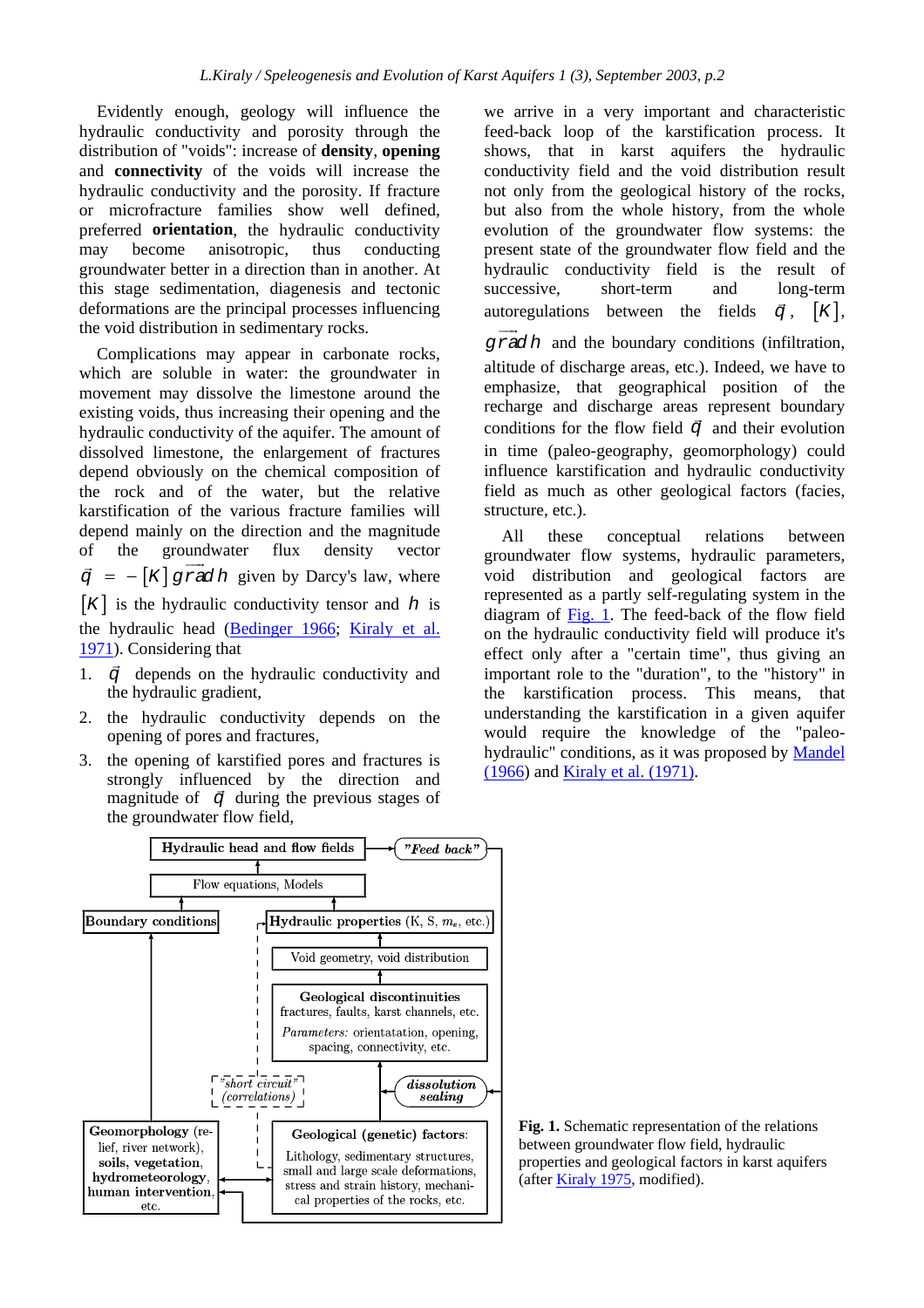### **1.1 Duality of karst aquifers**

The partly self-regulating system of Fig. 1 is, in fact, a graphic representation of the karst development according to the ideas of Rhodes and Sinacori (1941), Swinnerton 1949, LeGrand and Stringfield 1966, Mandel 1966 and Bedinger 1966). They assume that dissolution starts in non-karstified fractured rocks where the heterogeneity of the permeability field is not very important (1 to 50?). Groundwater flow will enhance the dissolution particularly in fractures which are sub-parallel to the local hydraulic gradient and which are in the vicinity of the free groundwater table (Bedinger 1966). The heterogeneity of the hydraulic conductivity field increases (up to 1 to 1 million!) and the zones with higher permeability will represent discharge regions with respect to the lower permeability volumes.

The competition for the drainage between highconductivity zones will lead to the capture of the slower developing branches and will contribute to the unification of the karst channel network and to the "concentration" of the discharge areas: the karst springs will be less in number but more important as far as the discharge is concerned. The hydrograph of the remaining springs becomes more and more "karstic", i.e. the reaction of the springs to input events will become more and more "violent", with rapidly increasing and rapidly decreasing peak-flow. This is a sign that infiltration becomes strongly heterogeneous, too, with an always growing part of concentrated infiltration. Thank to the works of (Burger 1956; Schoeller 1967; Berkaloff 1967; Forkasiewicz and Paloc 1967; Drogue 1967; Mangin 1975) we may consider the hydrograph of karst springs as one of the most important indirect indicators on the structure of the hydraulic conductivity field and on the heterogeneity of the infiltration in a karst aquifer.

In this "mature" karst aquifer we may speak of the "duality of karst" (Kiraly 1994). Indeed, the organized heterogeneity of the hydraulic conductivity field may be schematized by a high permeability, generally unknown channel network with kilometer wide "meshes", which is "immersed" in a low permeability fractured limestone volume, and is well connected to a local discharge area, the karst spring. The duality of karst aquifers is a direct consequence of this structure:

• duality of the infiltration processes ("diffuse" or slow infiltration into the low permeability volumes, "concentrated" or rapid infiltration into the channel network);

• duality of the groundwater flow field (low flow velocities in the fractured volumes, high flow velocities in the channel network);

• duality of the discharge conditions (diffuse seepage from the low permeability volumes, concentrated discharge from the channel network at the karst springs).

 Note that besides the rivers disappearing in sinkholes, the concentrated infiltrations could be enhanced by the rapid drainage in a high conductivity "skin" at shallow depth: the epikarst (Mangin 1975).

The above presented karst development assumes a very simple and favorable hydrogeological setting, i.e. open or denuded karst. For more complicated hydrogeological settings the reader should consult the beautiful book edited by (Klimchouk et al. 2000), particularly the papers between pages 45 and 100. In the following of the present paper we will show the nested structure of the geological discontinuities, their relation to the hydraulic conductivity tensor and a few hydrogeological consequences of the duality of karst aquifers.

# **2. The nested structure of the geological discontinuities**

### *2.1 Qualitative observations in the field*

Geological discontinuities exist at all scales: intragranular cracks not longer than a few microns, microfractures of a few millimetres or centimetres, fractures (in the usual sense) of metric or decametric length, faults of a few hectometres, kilometres or tens of kilometres, big fault zones extending over several hundreds of kilometres, or cave systems with length of tens of kilometres. In sedimentary rocks the bedding planes (stratification) represent very persistent, closely spaced (from a few centimetres to a few meters) discontinuities of considerable lateral extent (several kilometres). Geologists have developed a rather complicated genetic terminology of their own to designate rock discontinuities, but this terminology will not be used here. Following the International Society of Rock Mechanics Suggested Methods for Quantitative Description of Discontinuities in Rock Masses (Barton, 1978), we use only the generic term discontinuity and the somewhat more specific term fracture, to designate discontinuities of metric or decametric length.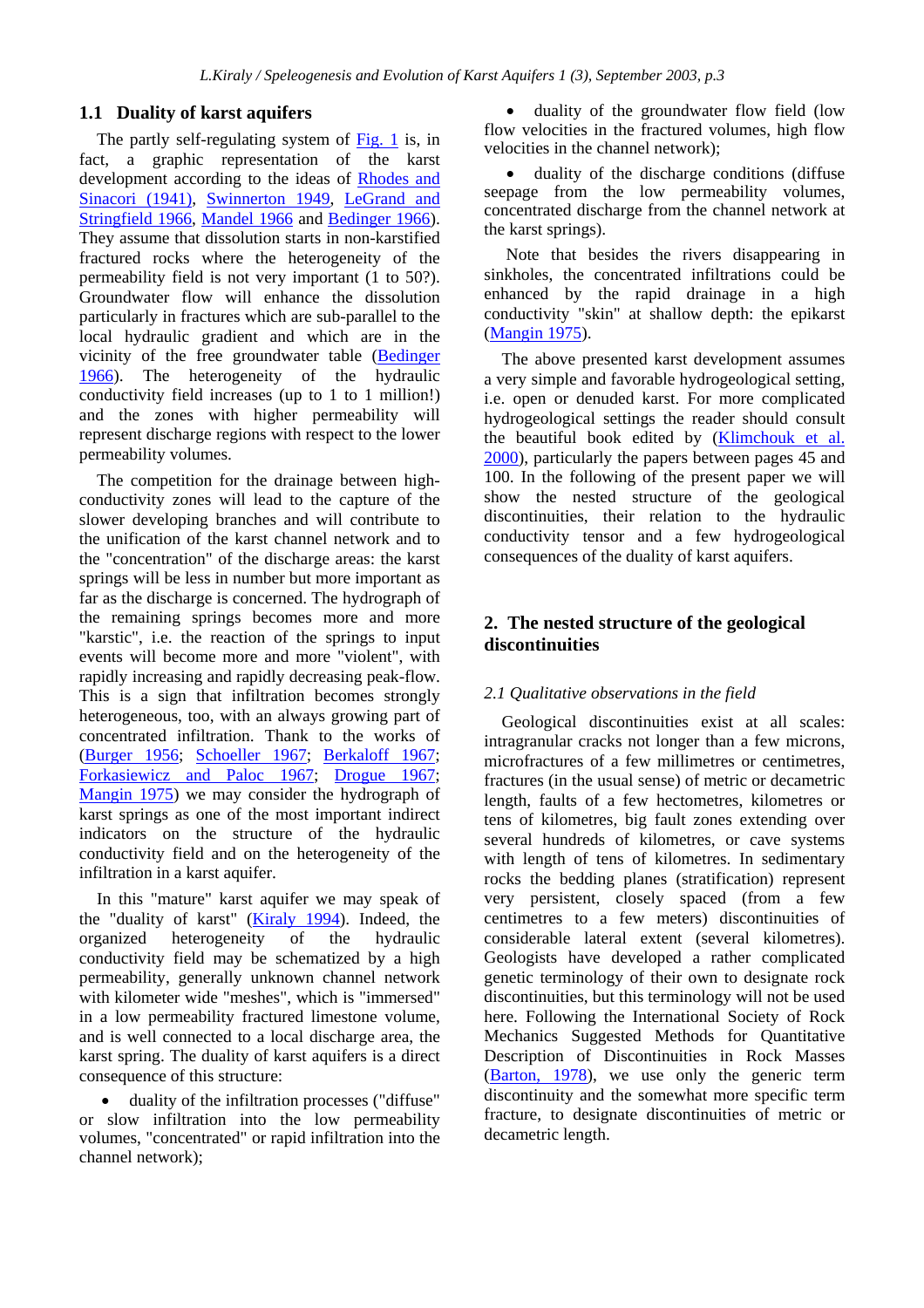

**Fig. 2.** Illustration of the nested model concept (after Feuille d'Avis de Neuchâtel)

In most cases the enumerated discontinuities are not randomly oriented, but form families, even if the orientation of a family may change from place to place. This is quite normal given the fact that the orientation of the discontinuities must somehow be related to the rather complicated, past or present, regional and local stress fields (Chinnery 1965; Gramberg 1965). If the lateral extent of the discontinuities is greater than their spacing, it seems reasonable to suppose that families with different orientations will form more or less connected networks of discontinuities, with "meshes" of different magnitudes (Jamier and Simeoni 1979; Rouleau 1985). As the networks of different magnitudes coexist in the real systems, the fractured and karstified medium should be characterized by its nested structure of discontinuities. Even if the nested structure concept is a qualitative mental picture only, it allows to ask some important questions when we are investigating flow and mass transport in fractured and karstic media:

• Which magnitudes of the discontinuities are of interest for the investigated phenomena and which may be neglected.

• Which magnitudes could be averaged and which not (is it possible to combine the "discrete fracture" approach with the continuum approach).

• How could we quantify the nested structure of the discontinuities (if required).

• How do the presently used quantitative methods respect the existence of nested structures in the real systems (in randomly generated fracture or karst channel networks, for example).

And finally, the most important question: could the nested structure of the geological discontinuities determine a nested structure of the hydraulic conductivity field?

Many of these questions will remain unanswered here. In spite of this fact, they deserve attention from a heuristic point of view.

#### *2.2 The scale effect in nested structures*

There is an abundant scientific literature on scale effect in fractured media. The interested reader will find the more recent references in Bear et al. (1994) or in Lee and Farmer (1993). In most of these papers the scale effect is investigated by applying the percolation theory or the renormalization theory to a schematic representation of the fractured aquifers. As the above theories don't apply to nested structures, all the schematic discontinuities are of the same order of magnitude, even if there is a certain statistical distribution allowed about the mean fracture length, the mean fracture orientation and the mean fracture opening. The obtained scale effect is related to the clustering of the interconnected discontinuities in randomly generated networks.

A different kind of scale effect could appear in the above described nested structures. The idea was developed for fractured and karstic limestone aquifers located in the Jura mountains (Switzerland) in the early seventies (Tripet 1972; Kiraly 1973, 1975), but the principle might well apply for noncarbonate aquifers, too. In these karstic aquifers, besides the common fracture network with "meshes" of a few meters, there must be a high-permeability channel network with wide, kilometric intervals, which is well connected to a discharge area, the karstic spring. Between the channels, the fractured rock mass has a low hydraulic conductivity, about  $10^{-6}$  to  $10^{-7}$  [m/s], values obtained by pumping tests in 300 to 400 m deep boreholes. Regional numerical models showed, that at a basin-wide scale the overall hydraulic conductivity must be 2000 to 5000 times higher than the "local" conductivity values measured in the boreholes (see Fig. 2). This important scale effect is due to the very high hydraulic conductivity of the widely spaced karst channel network. As most of the boreholes are located between the karst channels, the locally measured hydraulic conductivity values don't give any information on the existence of this scale effect. Basin-wide water balance studies and the use of regional numerical models are necessary to put forward the phenomenon.

In non-carbonate fractured aquifers there is no karstic network. Nevertheless, it could happen that large discontinuities with a wide spacing have a higher hydraulic conductivity than closely spaced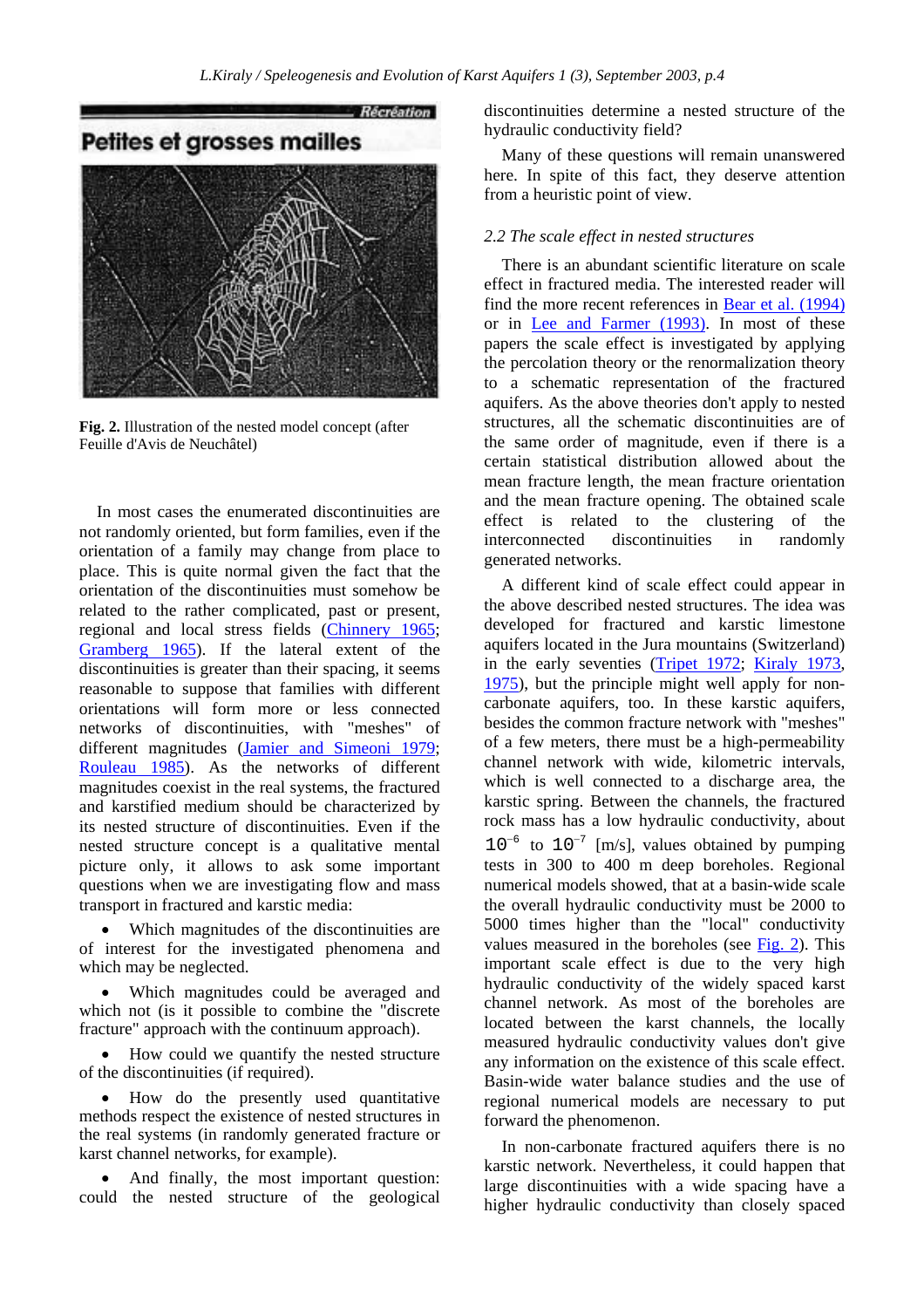

**Fig. 3.** Scale effect on the hydraulic conductivity in fractured and karstified limestone aquifers (after Kiraly 1975, modified).

smaller ones, and in this case there will be a certain scale effect on the hydraulic conductivity: local values will not be the same as the overall regional values. This kind of scale effect is very different from what we obtain with the percolation or renormalization theory: it is the consequence of the nested structure of the hydraulic conductivity field inferred from the nested structure of the fractured and/or karstified medium.

The idea on the nested structure of the hydraulic conductivity suggests to go back to the real systems and check it. Instead of doing statistics on anonymous conductivity values, it would be far more interesting to obtain information about the spacing of the high-permeability zones, about the lateral extent of the high-permeability zones and about the connectivity of the high-permeability zones. Then it would be possible to compare the structure of the hydraulic conductivity field with the structure of the geological discontinuities. Because presently we are not yet able to answer such fundamental questions as how to predict actually water conducting zones from statistical information about geological discontinuities. Although based on qualitative observations and on inferences, the general ideas developed in these first pages will help to critically evaluate the techniques presented without many comments in the next sections.

### *2.3 Permeability tensor for fractures and intersections of fractures*

The estimation of the hydraulic conductivity tensor from idealised fracture geometry was proposed by Romm and Pozinenko (1963). Snow (1969) presented a general method for individual fractures and Kiraly (1969) proposed to estimate the permeability tensor for both fractures and intersections of fractures. We have to emphasize that using the hydraulic conductivity tensor transforms the discontinuous real aquifer into an equivalent continuum.

Let us define N families of idealized fractures in the delta-neighbourhood of a point. The mean plane of the i-th family is characterized by  $\vec{n}_i$  = unit normal of the plane;  $f_i$  = average number of fractures in the direction of the normal;  $d_i =$ average aperture of the i-th family. In Darcy's law given by  $\vec{q} = -\begin{bmatrix} K \end{bmatrix} \vec{grad} h$  the hydraulic conductivity tensor  $[K]$  may be calculated for the N families of fractures by

$$
[K] = \frac{\rho g}{12\mu} \sum_{i=1}^{N} f_i d_i^3 [I - \vec{n}_i \otimes \vec{n}_i]
$$
 (1)

where  $\rho$  = density of water;  $q$  = acceleration due to gravity;  $\mu$  = dynamic viscosity;  $\otimes$  is the tensor product and *I* is the unit matrix. The geometric or intrinsic permeability  $[k]$  is easily identified: it depends only on the fracture parameters  $f_i$ ,  $d_i$  and  $\vec{n}_i$  .

Let us idealize the intersections of two families of fractures by a bundle of tubes, which is characterized by  $\vec{n}_i$  = unit vector parallel to the i-th bundle;  $F_i$  = number of tubes per unit surface perpendicular to  $\vec{m}_i$ ;  $D_i$  = average diameter of the tubes in the i-th bundle. Making use of the Hagen-Poiseuille formula we obtain the global hydraulic conductivity tensor for M bundles of intersections by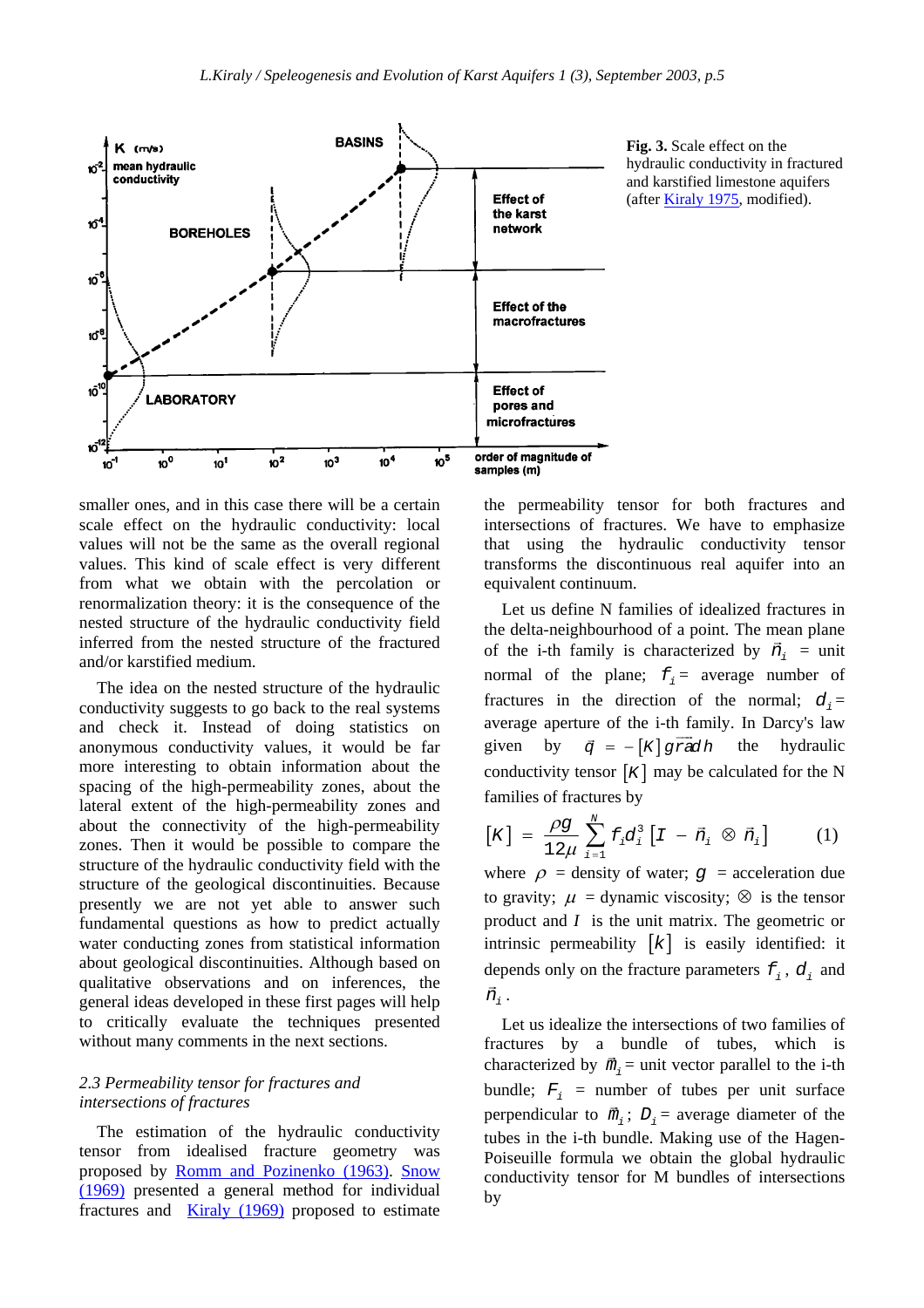$$
[K] = \frac{\rho g \pi}{128\mu} \sum_{i=1}^{M} F_i D_i^4 [\vec{m}_i \otimes \vec{m}_i]
$$
 (2)

Knowing the fracture parameters for N families of fractures allows to estimate the parameters for the M bundles of intersections:

 $I(N - 1)$ 2  $M = \frac{N(N-1)}{2}$  (number of bundles) *i j k i j*  $\vec{n}_{_{i}}$   $\times$   $\vec{n}$ *m*  $\vec{n}_k = \frac{\vec{n}_i \times \vec{n}_j}{\left|\vec{n}_i \times \vec{n}_j\right|}$  (orientation of k-th bundle)  $F_k = f_i f_j \left| \vec{n}_i \times \vec{n}_j \right|$  (density of intersections)

where  $\times$  is the vector product;  $i \leq j$ ;  $i = 1 \cdots (N - 1)$ . Obviously, the most ticklish problem is to estimate  $D_k$  when  $d_i \neq d_i$ .

The idealized representation of the geological discontinuities, which allowed to estimate the permeability tensor, is never totally realized in the real systems. Real fractures are not evenly spaced, their aperture is not constant in the fracture plane, they are not strictly parallel to each other even in the same family, their lateral extent ("length") may vary, in a word: the fractured medium is not only anisotropic, but heterogeneous, too. If the  $\delta$ neighbourhood for which we estimate the permeability tensor is "big" with respect to the local heterogeneities, the [K] tensor will not correctly describe the behaviour of the real system. This simply indicates that one [K] tensor alone cannot describe a whole region and the  $\delta$ -neighbourhood has to be diminished. In this case the heterogeneities will appear clearly in the interior of the region. A last remark: the continuity of the fractures is required only in the  $\delta$ -neighbourhood, not over the entire region.

### *2.4 The "serial type model" of the void geometry in fractured rocks*

In three orthogonal and equally developed fracture families, or intersection bundles, the hydraulic conductivity is isotrope and its magnitude depends on the spacing  $x = 1/f$  (or  $X = 1 / \sqrt{F}$  and the aperture d (or D). In a diagram log d versus log x (or, for the intersections: log D versus log X) constant permeabilities or constant porosities appear as straight lines (see the diagrams of Figs 3a and 3b). These diagrams allow to rapidly estimate the permeability value for more or less connected networks of discontinuities, with "meshes" of different magnitudes. The dark zones represent spacing and aperture values which seem reasonable in real fractured or karstic aquifers and show an important scale-effect on the hydraulic conductivities (but not, or less, on the efficient porosities) with progressive karstification.



**Fig. 4.** Hydraulic conductivity and efficient porosity values for various networks of fractures (left) and intersections of fractures or karst channels (right).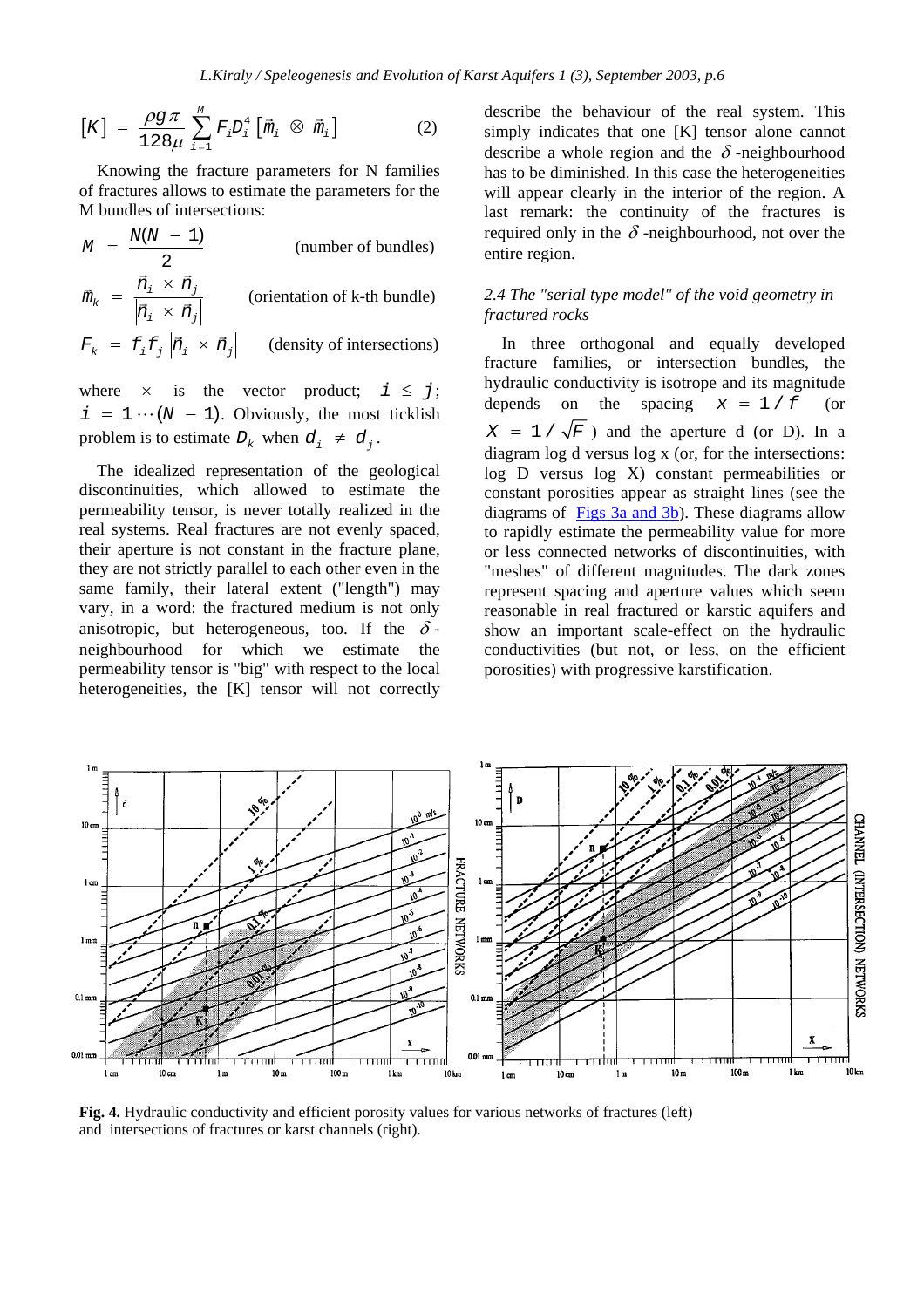In the Swiss Jura Mountains we have field measurements on the hydraulic conductivity (about  $10^{-6}$  m/s), on the efficient porosity (about 0.4 to 1%) and on the fracture spacing (about 0.6 m). If we represent these values on the diagrams of Fig. 3a and  $Fig. 3b$  (see points K and n), we cannot find a unique fracture aperture or channel diameter which could "explain" both the permeability value and the efficient porosity value. In other words, the void geometry which determines the permeability is not the same as the void geometry which determines the efficient porosity. The efficient porosity value requires large openings in the fracture planes (up to 1 mm aperture) but the permeability value shows that these large voids are not well interconnected.

Combining the "fracture model" with the "intersection model" may represent a solution to the problem: the permeability is determined by the intersections of fractures (required diameter: about 1 mm) and the efficient porosity is determined by the larger voids in the plane of the fractures (required aperture: about 1 mm). The large openings are well connected to the intersections where the groundwater flows, but are poorly connected to each other. The above described void geometry is schematically represented in Fig. 4, which is not more than the "serial type model" of Scheidegger (1963) adapted to the three-dimensional fractured medium (Kiraly 1994). The idea was taken up later by Hauns, Jeannin and Hermann (1998) who applied it to big karst channels by simulating the changes in width and in depth of the underground rivers. Interestingly enough, the "serial type model" of the void geometry could explain all particularities of the empirical break-through curves observed in fractured and karstic rocks (particularly the "tailing" of the break-through curves), without adsorption and desorption phenomena, and without molecular diffusion into the "immobile water". The above presented example shows that even theoretical and very schematic representations may be useful, provided they are confronted with the observations made in the real system.



# **3. Interpretation of karst spring hydrographs based on the global methods**

### *3.1 The global response of karst aquifers*

In the previous chapters we briefly presented the general nested structure of geological discontinuities and the duality of karst aquifers. How do their consequences manifest in the global response of real karst springs?

The behavior of the karst spring (hydrograph, water temperature, chemical or isotopic composition, etc.) represents the *"global response"*  of the karst aquifer to input events. As the available data on the three-dimensional distribution of the hydraulic parameters are very limited, the more easily obtained global response is often used to make inferences (sometimes even contradictory inferences) on the infiltration and groundwater flow processes, as well as on the hydraulic parameter fields and the degree of karstification of the aquifer. In most cases, interpretations are based on the analysis of recession hydrographs by using different hydrograph separation methods (Burger 1956; Forkasiewicz and Paloc 1967; Drogue 1972; Mangin 1975; Bonacci 1987, 1993), statistical analysis of the whole spring hydrograph (Mangin 1984; Dreiss 1982; Labat 2000), or analysis of transfer functions between input (infiltration) and output (spring hydrograph) obtained by black-box or grey-box models. A short critical review of these methods is presented by (Eisenlohr et al. 1997) and a more detailed presentation is found in Jeannin and Sauter (1998). In this paper we will only propose a few critical remarks concerning some of the usual interpretations.

Fig. 6 represents the hydrograph of a typical karst spring, the Areuse spring in the Jura mountains (Switzerland) for 1979, as well as the registered electric conductivity curve giving an indirect indication on the mineralization of the spring water. The most striking features are the rapid variation of the spring discharge and the generally observed dilution effect of storm or snowmelt events on the spring-water chemistry. They suggest not only a well developed karstification of the aquifer, but also, that an important part of the infiltrations should be drained rapidly toward the high permeability karst channel network and the spring. Another important fact is the contrast between the rapidly decreasing recession curve after the peak

**Fig. 5.** "Serial type model" of the void geometry in fractured rocks: large voids in the fracture planes (O), well connected to the intersections or channels (i).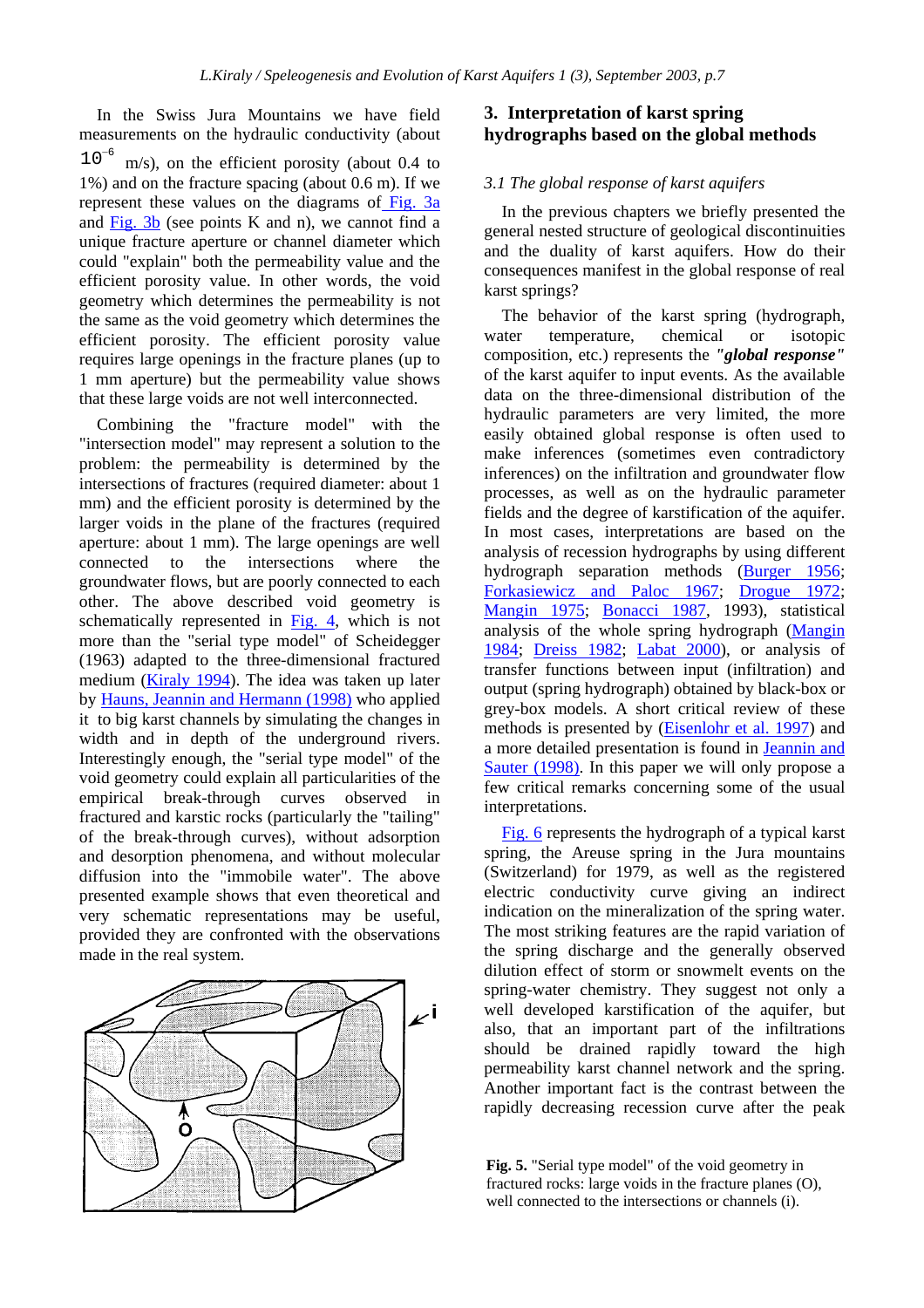

**Fig. 7.** Possible effects of the duality of recharge, storage and flow on the hydrograph of karst springs (from Hobbs and Smart 1986; in Jeannin and Sauter 1998).

flow, and the very slowly decreasing recession curve in the domain of feeble discharges. The interpretation seems intuitively evident: the two parts of the recession curve represent the rapid emptying of the high-permeability karst channels and the slow emptying of the low-permeability fractured volumes. All these observations seem more or less evident in the light of the duality of karst aquifers and we can guess, at least qualitatively, how the karst springs could react with increasing karstification. This is attempted in Fig. 7

proposed by Hobbs and Smart (1986) where the relations between input and output are represented very schematically as depending on the duality of infiltration, storage and groundwater flow.

### *3.2 Analysis of recession hydrographs*

The recession curve is that part of the spring hydrograph which extends from a peak to the start of the next rise. The first aim of analysing the recession hydrograph was to estimate the volume of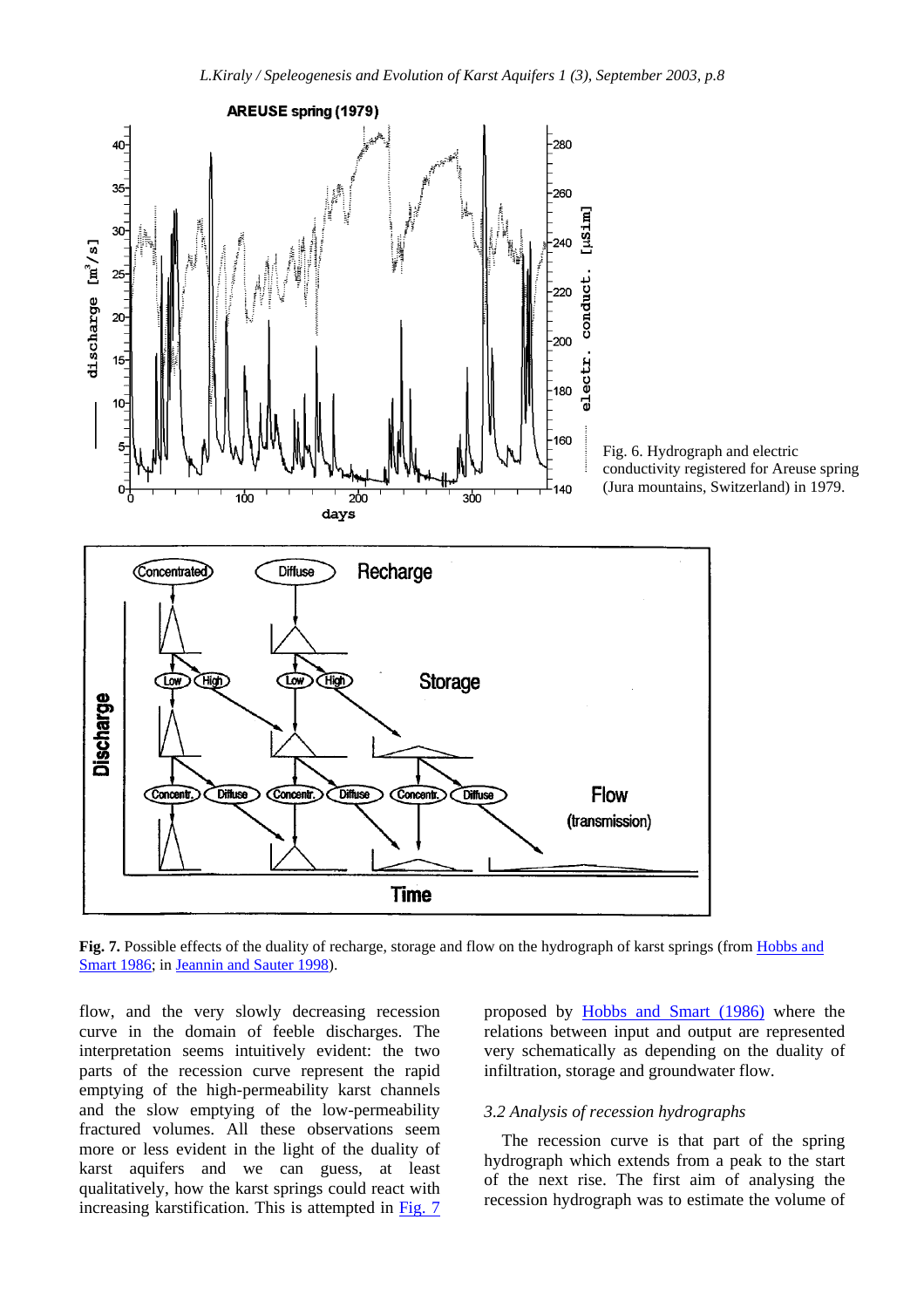groundwater which could be drained by the karst spring in case of drought. As the last part of the slow recession curve can nearly always be approximated by an exponential, it is easy to integrate the approximated discharge from an arbitrary time  $t_0$  till "infinity" and get a number for the groundwater volume which could flow out at the spring. The method says naturally nothing about the groundwater volume which is below the spring level, but all the same, it allowed a kind of quantitative comparisons between karst aquifers (Forkasiewicz and Paloc 1967) proposed that the

total recession curve be represented as the sum of two, three or more exponential functions:

$$
Q(t) = \sum_{i=1}^N Q_{0i} e^{-\alpha_i t}
$$

where N is the number of exponentials, t is the time,  $Q_{0i}$  are the discharges at t=0 and  $\alpha_i$  are the recession coefficients for each exponential (see Figs  $8$  and  $9$ ). In the interpretation, each exponential is thought to represent the depletion of a reservoir, the hydraulic conductivity of the reservoir being proportional to the recession coefficients  $\alpha_i$ .



**Fig. 8.** Foux de la Vis spring (south of France): observed hydrograph during spring and summer of 1953. The last part of the slow recession curve is approximated by an exponential (after Forkasiewicz and Paloc 1967)



**Fig. 9.** Illustration of the hydrograph separation method of (Forkasiewicz and Paloc 1967) as applied to the hydrograph of Fig.  $8$ .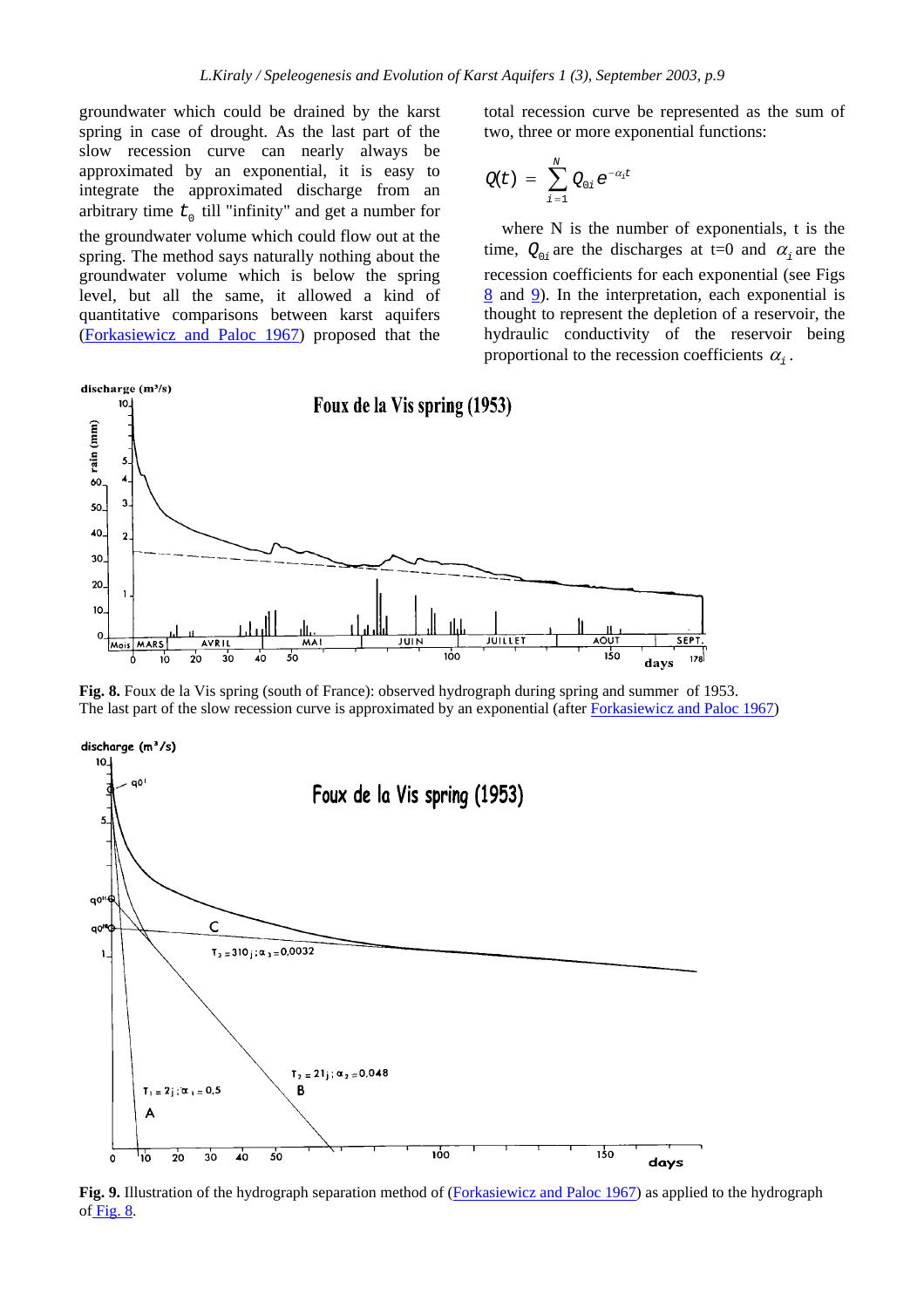

**Fig. 10.** Separation of a theoretical hydrograph simulated by finite element model. There are only two classes of hydraulic conductivity in the model, yet the separation gives three exponentials (after Kiraly and Morel 1976b).

According to this interpretation, the exponential with the highest recession coefficient ( $\alpha_1$  in Fig. 9) would represent the rapid depletion of the high permeability karst channels and the exponential with the lowest recession coefficient ( $\alpha_3$  in Fig. 9) would correspond to the *base-flow,* i.e. to the slow depletion of the low hydraulic conductivity fracture network. Intermediate exponentials (see  $\alpha$ <sub>2</sub> in Fig. 9) are thought to represent the emptying of aquifer volumes with intermediate values of hydraulic conductivity. If the interpretation of the first and last exponential seems reasonable, the interpretation of the intermediate exponential is not necessarily true,

as it was shown by (Kiraly and Morel 1976b). Fig. 10 shows the separation of a theoretical hydrograph simulated by an oversimplified 2-D finite element model. There are only two classes of hydraulic conductivity in the model, i.e. there is no aquifer volume with an intermediate hydraulic conductivity, the depletion of which causes the appearance of an intermediate exponential, yet the separation gives three exponentials. The intermediate exponential could simply be the result of transient phenomena in the vicinity of the high hydraulic conductivity channel network as we proposed it in **Kiraly and** Morel (1976b).



**Fig. 11.** Two nearly exponential recession hydrographs simulated by 2-D finite element models (see Fig. 12). The same geometry and the same hydraulic conductivities are used for the two models, only the channel network is more dense in model K3.





**Fig. 12.** Two finite element models with the same geometry and the same hydraulic conductivities, but with different channel network densities. Fig. 11 shows that depletion and "base-flow" are very different for the two "aquifers".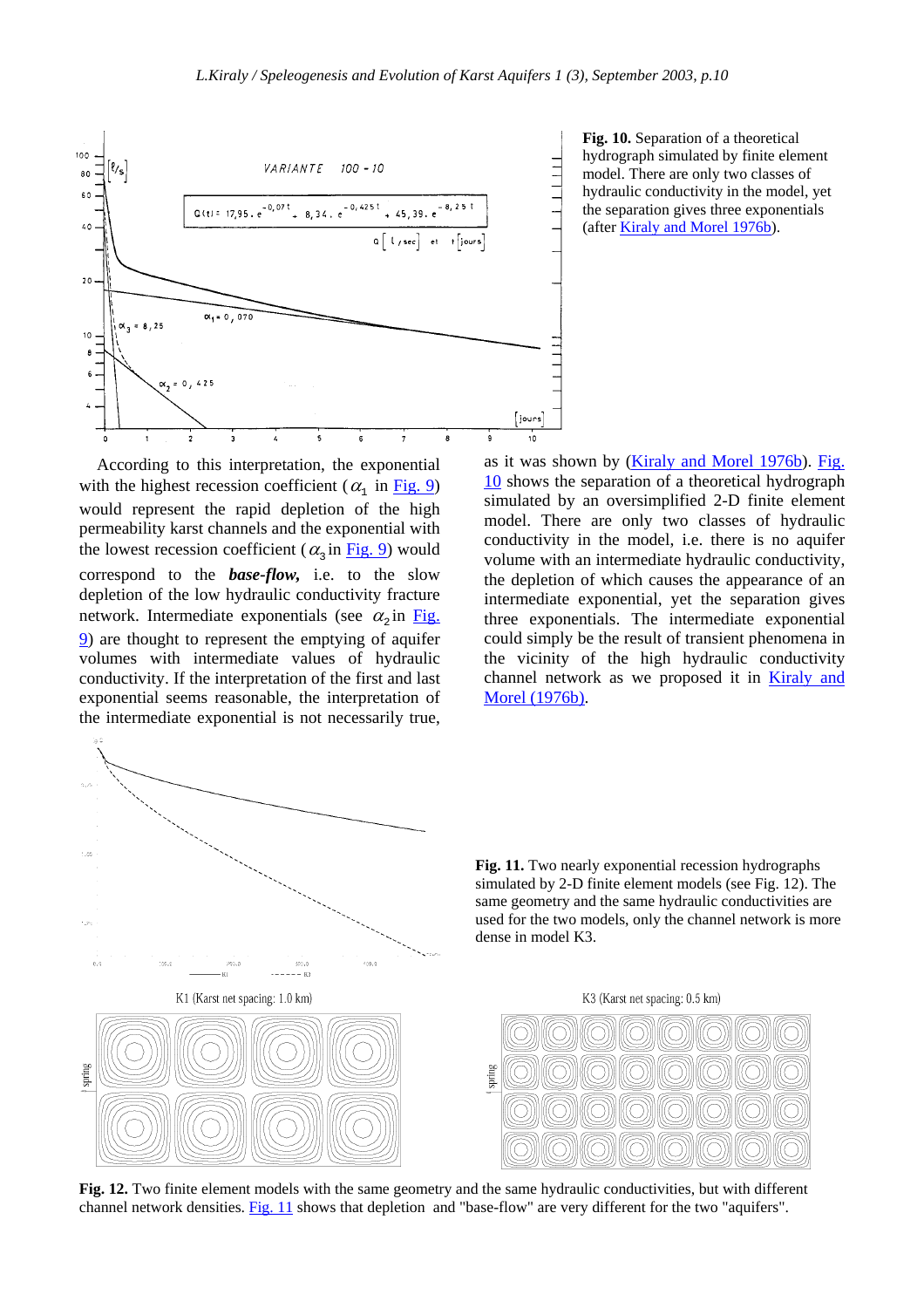The models show that the last exponential represents the depletion of the low hydraulic conductivity fractured volumes, exactly as assumed in the generally accepted interpretation. It is, however, not true that the last recession coefficient  $\alpha$  of the base-flow depends on the hydraulic properties of the only low permeability volumes. In fact, it depends greatly on the geometry, the hydraulic conductivity and the density of the high permeability channel network. Fig. 11 shows two nearly exponential recession hydrographs simulated by 2-D finite element models (see Fig. 12). The same geometry and the same hydraulic conductivities are used for the two models, only the channel network is more dense in model K3. The recession coefficient is greater for K3, although the low permeabilities are the same for K1 and K3.

It should be understood that the recession coefficient  $\alpha$  is a global parameter and will depend on the global configuration of the karst aquifers (even on their form and their extension). Using it to compute the hydraulic properties of the low permeability volumes could end up with very misleading conclusions.

### *3.3 Critical remarks on the chemical or isotopic hydrograph separation methods*

Fig. 6 showed the generally observed dilution effect of storm or snowmelt events on the springwater chemistry. This suggests that an important part of the infiltrated "fresh-water" should be drained rapidly toward the high permeability karst channel network and the spring. Fig. 13 and 14 show the dilution phenomenon in detail in the case of a single peak flow of the Areuse spring. Careful sampling of the spring water before, during and after the peak flow allowed to visualize the variation of the calcium content, represented in Fig. 14. It shows that during the slow depletion of the low permeability volumes

 $500:$ umhos **AREUSE spring (nov. 1977)** 40 discharge m<sup>3/s</sup> netiviti)  $30$  $40<sup>c</sup>$  $\alpha$ november 1977 13 14 15 16 17 18 19 20 21

the karst channels are filled up with highly mineralised water characterizing the base-flow. Concentrated infiltration of fresh water determines the dilution effect during the peak flow, by mixing "old" water and "new" water in the karst channels. The "diluted" water is evacuated from the karst channels during the rapid recession and is progressively replaced by the "old" water of the base-flow (samples 100 to 104 in Fig. 14). These observations do not contradict the general ideas on the duality of karst and careful sampling (rising and falling limbs of peak hydrographs) and chemical analysis of spring water during input events appear as very important auxiliary methods for the understanding groundwater flow.

The idea of taking advantage of the quite general dilution effect by separating the whole hydrograph of a river or a karst spring into a "new-water" component and an "old-water" component was popularised in the mid 1970s and remained more or less widely used for the last 25 years (Martinec et al. 1974, 1979, 1982; Fritz et al. 1976; Dreiss 1989; Harum and Fank 1992; Gu 1992). The principle is simple, but many underlying hypotheses remain implicit, never clearly stated.

Let us define  $Q =$  spring discharge,  $C =$ concentration of a "substance" in the spring water,  $Q_{old}$  = old water component,  $C_{old}$  = old water concentration,  $Q_{new}$  = new water component,  $C_{new}$  = new water concentration. Most authors start from a very simplified mass balance:

$$
\mathcal{Q}C = Q_{old}C_{old} + Q_{new}C_{new} \text{ with } Q = Q_{old} + Q_{new} (3)
$$

expressing  $Q_{old}$  we have

$$
Q_{\text{old}} = Q \frac{(C - C_{\text{new}})}{(C_{\text{old}} - C_{\text{new}})} \text{ with } C_{\text{old}} \neq C_{\text{new}}
$$

**Fig. 13.** Single discharge peak of the Areuse spring and dilution effect shown by the electric conductivity curve. Small black, numbered circles represent spring-water samples for chemical analysis (after Kiraly and Muller 1979).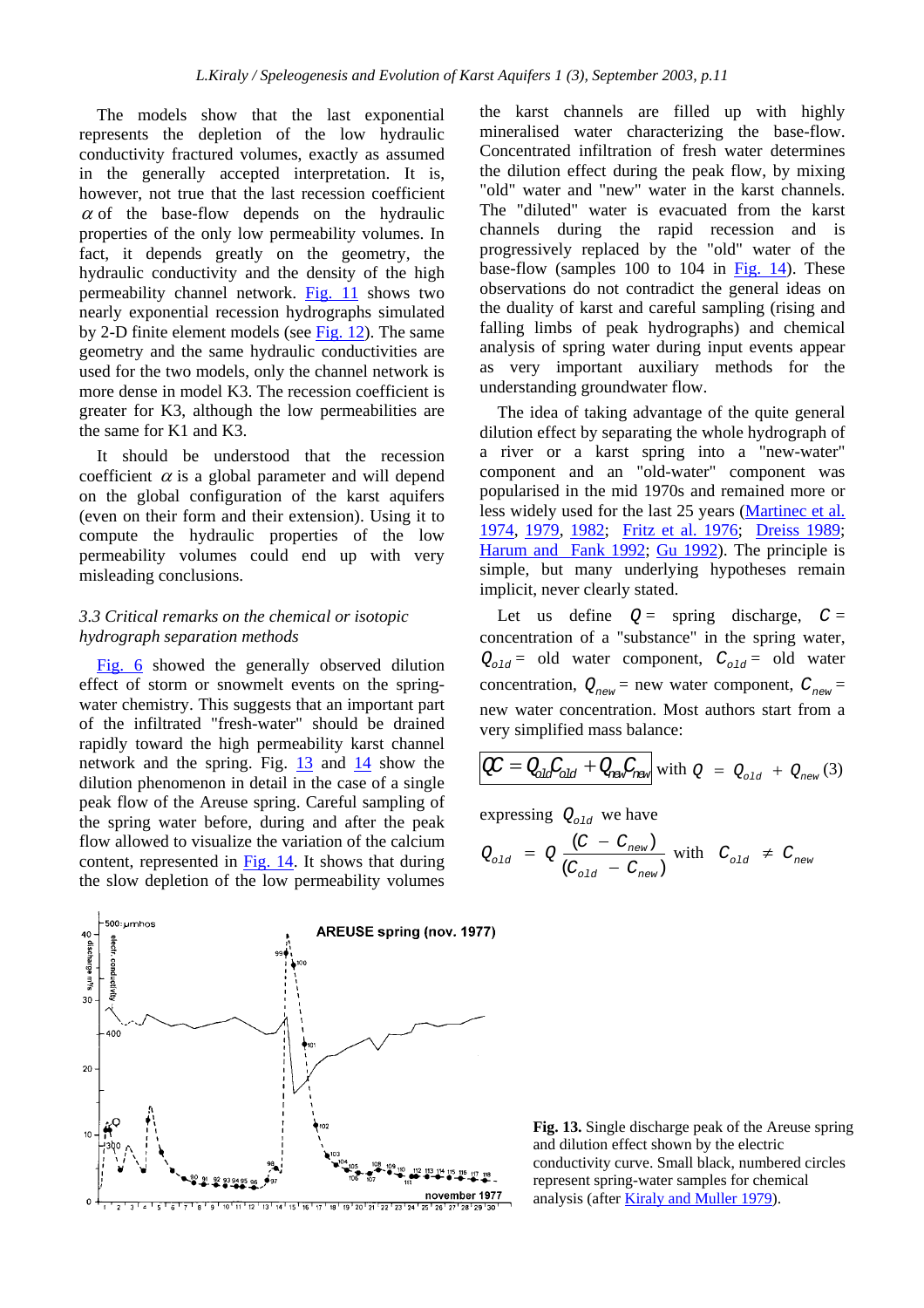

**Fig. 14.**  $Ca^{2+}$  concentration versus discharge for the single peak shown in Fig. 13. Observe the dilution between samples 99 and 100 and the clustering of points located on the slow recession hydrograph (after Kiraly and Muller 1979).

This is a classical end member mixing analysis (EMMA) with  $C_{old}$  and  $C_{new}$  as end members. In most cases  $C_{old}$  is chosen to be the concentration of the base-flow and  $C_{new}$  is the concentration of the storm or snowmelt water. When applied to real cases, the method gives nearly always a very important old water component: up to 60% or 70% of the peak flow. As long as the chemical or isotopic hydrograph separation is restricted to the "old water" and "new water" concept, there is nothing to say about these definitions.

What should be however severely criticized, is the commonly accepted hydrologic and hydrogeologic interpretation of the components. As  $C_{old}$  was taken to be the tracer concentration of the base-flow (Martinec et al. 1974, 1979, 1982; Fritz et al. 1976) and many others do not hesitate to equate the old water component  $Q_{old}$  with the hydrodynamic baseflow  $Q_{\text{B}}$ , i.e. with the groundwater discharge into the rivers or with the discharge of the low-permeability fractured volumes into the karstic network. The old water component is then compared (and opposed) to the "conventional" base-flow estimate, generally obtained by the backward extrapolation of an exponential recession curve (see, for example, Fig. 9).

The comparison nearly always shows a high proportion of "old water" in the river or karst spring discharge even during flood events:  $Q_{old}$  may be as important as 60% or 70% of the total discharge *Q* during peak flow, much more than the "conventional" base-flow estimate. Equating  $Q_{old}$ with the base-flow  $Q_B$  leads many authors to accept a much higher infiltration rate into the aquifers or into the low-permeability (!!) fractured volumes than the "conventional" estimates, the infiltrations being supposed to increase the hydraulic gradients and to force the older groundwater to rapidly discharge into the rivers or into the high-permeability karstic channels (see, for example, Martinec et al. 1982). Unfortunately the authors do not produce any empirical gradient and permeability measurements which would allow, together with the drainage length, for the hydraulic proof of the above mentioned interpretation. As a matter of fact it can be shown very easily, even with an oversimplified double reservoir model, that old water component and base-flow are two concepts totally different.

Let us represent a karst aquifer by the simplified two-reservoir model of Fig. 15. The slow reservoir simulates the low permeability fractured volumes and the rapid reservoir represents the karst channels. The variables are defined as follows: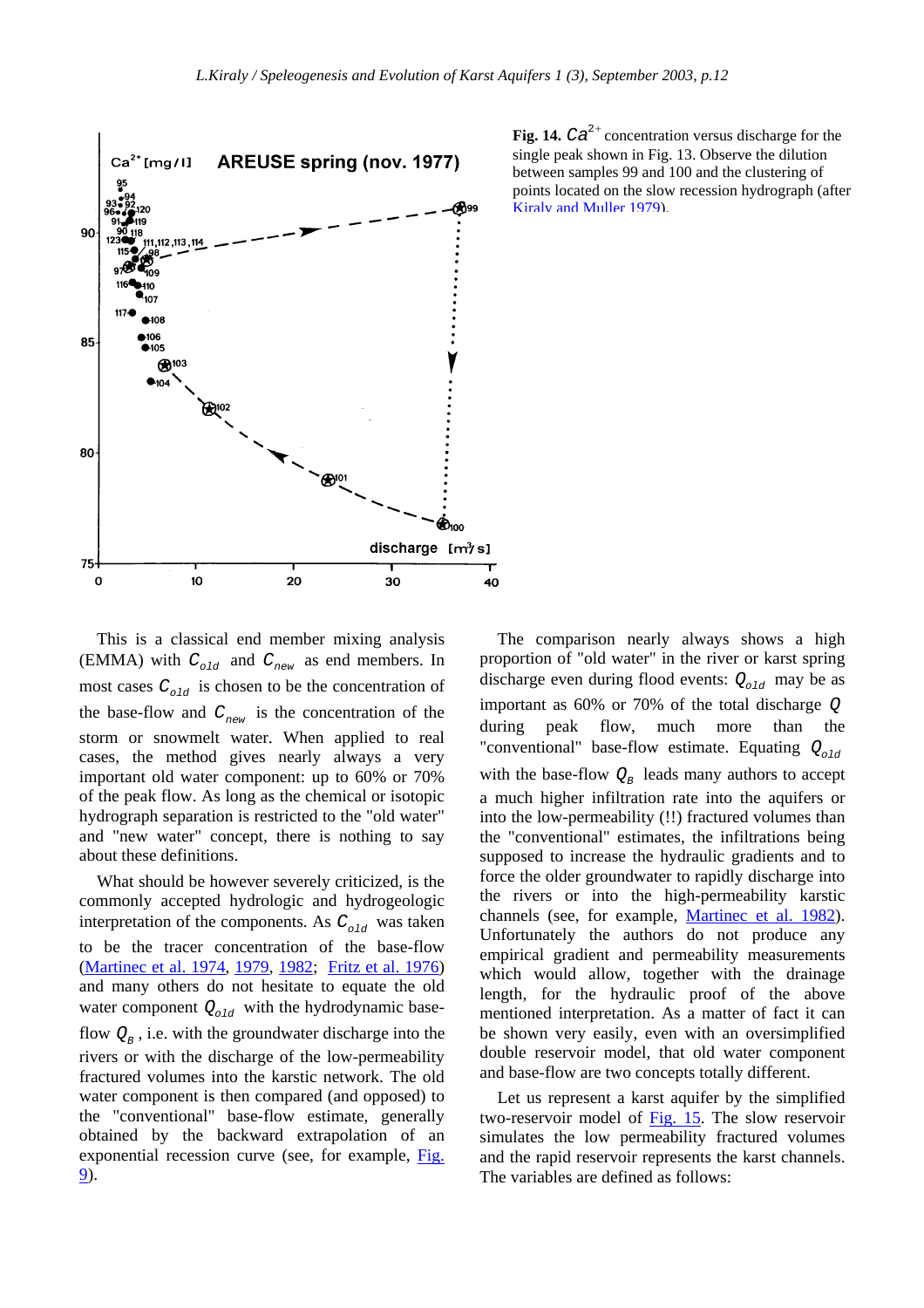$Q_{EB}$  = infiltration into slow reservoir;  $C_{EB}$  = concentration in  $Q_{EB}$ , but it will not be used for the slow reservoir;  $V<sub>B</sub>$  = ground-water volume in the slow reservoir;  $Q_B$  = base-flow;  $C_B$  = concentration of the base-flow;  $Q_{ER}$  = direct infiltration into the karst channels;  $C_{ER}$  = concentration of the direct infiltration;  $V_{\nu M}$  = volume of groundwater which is located above the spring level (it can flow out);  $V_{RF}$  = volume of groundwater below the spring level (the volume is fixed);  $Q =$  discharge of the spring;  $C =$  concentration of the spring-water. It appears clearly that  $C_B$  is  $C_{old}$  and  $C_{ER}$  is  $C_{new}$ . Due to the important residence time of the groundwater in the slow reservoir it is assumed that  $C_B$  is more or less constant. We assume, in addition, an exponential depletion (emptying) for each reservoir and in this case the recession coefficient  $\alpha$  is the ratio between the discharge and the volume of the reservoir:  $\alpha = Q/V$  and we can pass from *Q* to *V* or from *V* to *Q* easily. Two differential equations will describe the "flow problem":

$$
\frac{dV_B}{dt} = Q_{EB} - Q_B = Q_{EB} - \alpha_B V_B \tag{4}
$$

$$
\frac{dV_{RM}}{dt} = Q_{ER} + Q_B - Q = Q_{ER} + \alpha_B V_B - \alpha_{RM} V_{RM}
$$
\n(5)

A third differential equation will describe the mass balance for the "tracer", where the total mass of tracer in the rapid reservoir is  $M = C(V_{\text{RM}} + V_{\text{RF}})$ :  $\frac{dM}{dt} = \frac{d}{dt} C(V_{_{RM}} + V_{_{RF}}) = Q_{B}C_{_{B}} + Q_{_{ER}}C_{_{ER}} - QC_{_{RF}}$  $=$   $\frac{u}{m} C(V_{_{\scriptscriptstyle{DM}}} + V_{_{\scriptscriptstyle{DF}}}) = Q_{_{\scriptscriptstyle{B}}} C_{_{\scriptscriptstyle{B}}} + Q_{_{\scriptscriptstyle{FD}}} C_{_{\scriptscriptstyle{FD}}} -$ 

$$
\frac{dt}{dt} \frac{dt}{dt} \left( \frac{1}{k} \sum_{r} \frac{1}{k} \sum_{r} \frac{1}{k} \sum_{r} \frac{1}{k} \sum_{r} \frac{1}{k} \sum_{r} \frac{1}{k} \sum_{r} \frac{1}{k} \sum_{r} \frac{1}{k} \sum_{r} \frac{1}{k} \sum_{r} \frac{1}{k} \sum_{r} \frac{1}{k} \sum_{r} \frac{1}{k} \sum_{r} \frac{1}{k} \sum_{r} \frac{1}{k} \sum_{r} \frac{1}{k} \sum_{r} \frac{1}{k} \sum_{r} \frac{1}{k} \sum_{r} \frac{1}{k} \sum_{r} \frac{1}{k} \sum_{r} \frac{1}{k} \sum_{r} \frac{1}{k} \sum_{r} \frac{1}{k} \sum_{r} \frac{1}{k} \sum_{r} \frac{1}{k} \sum_{r} \frac{1}{k} \sum_{r} \frac{1}{k} \sum_{r} \frac{1}{k} \sum_{r} \frac{1}{k} \sum_{r} \frac{1}{k} \sum_{r} \frac{1}{k} \sum_{r} \frac{1}{k} \sum_{r} \frac{1}{k} \sum_{r} \frac{1}{k} \sum_{r} \frac{1}{k} \sum_{r} \frac{1}{k} \sum_{r} \frac{1}{k} \sum_{r} \frac{1}{k} \sum_{r} \frac{1}{k} \sum_{r} \frac{1}{k} \sum_{r} \frac{1}{k} \sum_{r} \frac{1}{k} \sum_{r} \frac{1}{k} \sum_{r} \frac{1}{k} \sum_{r} \frac{1}{k} \sum_{r} \frac{1}{k} \sum_{r} \frac{1}{k} \sum_{r} \frac{1}{k} \sum_{r} \frac{1}{k} \sum_{r} \frac{1}{k} \sum_{r} \frac{1}{k} \sum_{r} \frac{1}{k} \sum_{r} \frac{1}{k} \sum_{r} \frac{1}{k} \sum_{r} \frac{1}{k} \sum_{r} \frac{1}{k} \sum_{r} \frac{1}{k} \sum_{r} \frac{1}{k} \sum_{r} \frac{1}{k} \sum_{r} \frac{1}{k} \sum_{r} \frac{1}{k} \sum_{r} \frac{1}{k} \sum_{r} \frac{1}{k} \sum_{r
$$

$$
(V_{RM} + V_{RF}) \frac{dC}{dt} + \frac{dV_{RM}}{dt}C + \frac{QC}{C} = Q_{B}C_{B} + Q_{ER}C_{ER}
$$
\n(6)

Equation 6 will reduced to the dashed box, i.e. to equation 3, if the first two terms are zero. But this would imply that there is **no water in the karst channels**  $(V_{RM} + V_{RF}$  is zero!), and/or the concentration in the spring water is constant. These are unrealistic conditions, thus **equation 3 cannot be used to calculate, even approximately, the baseflow .** 

Replacing  $dV_{\nu M}/dt$  and rearranging the terms we obtain

$$
\frac{dC}{dt} = Q_B \frac{(C_B - C)}{(V_{\text{RM}} + V_{\text{RF}})} + Q_{\text{ER}} \frac{(C_{\text{ER}} - C)}{(V_{\text{RM}} + V_{\text{RF}})}
$$
(7)



**Fig. 15.** Simplified double reservoir model for karst aquifers

Equations 4, 5 and 7 are three simultaneous differential equations which can be solved by the Runge-Kutta method for  $Q_B$ , Q and C if we give  $\alpha_{\text{B}}$ ,  $\alpha_{\text{RM}}$ ,  $\mathcal{Q}_{\text{EB}}$ ,  $\mathcal{Q}_{\text{ER}}$ ,  $C_{\text{ER}}$  and  $V_{\text{RF}}$ . It must be emphasized that in this simplified model the groundwater volume below the spring level,  $V_{RF}$ , does not influence the spring discharge, but it will greatly influence the variation of *C ,* i.e. the dilution effect. For the same base-flow hydrograph or spring hydrograph, for example, very different dilution effects, thus very different "old water" components, could be obtained depending on the volume of  $V_{RF}$ . This is the case illustrated in Fig. 16.



**Fig. 16.** Two dilution effects simulated by the double reservoir model of  $\underline{Fig. 15}$ : only the fixed volume  $V_{\text{pr}}$  is changed from one variant to another. Observe that baseflow  $Q_B$  and old water components  $Q_{old}$  are not the same. The concentration is measured in Tritium Units.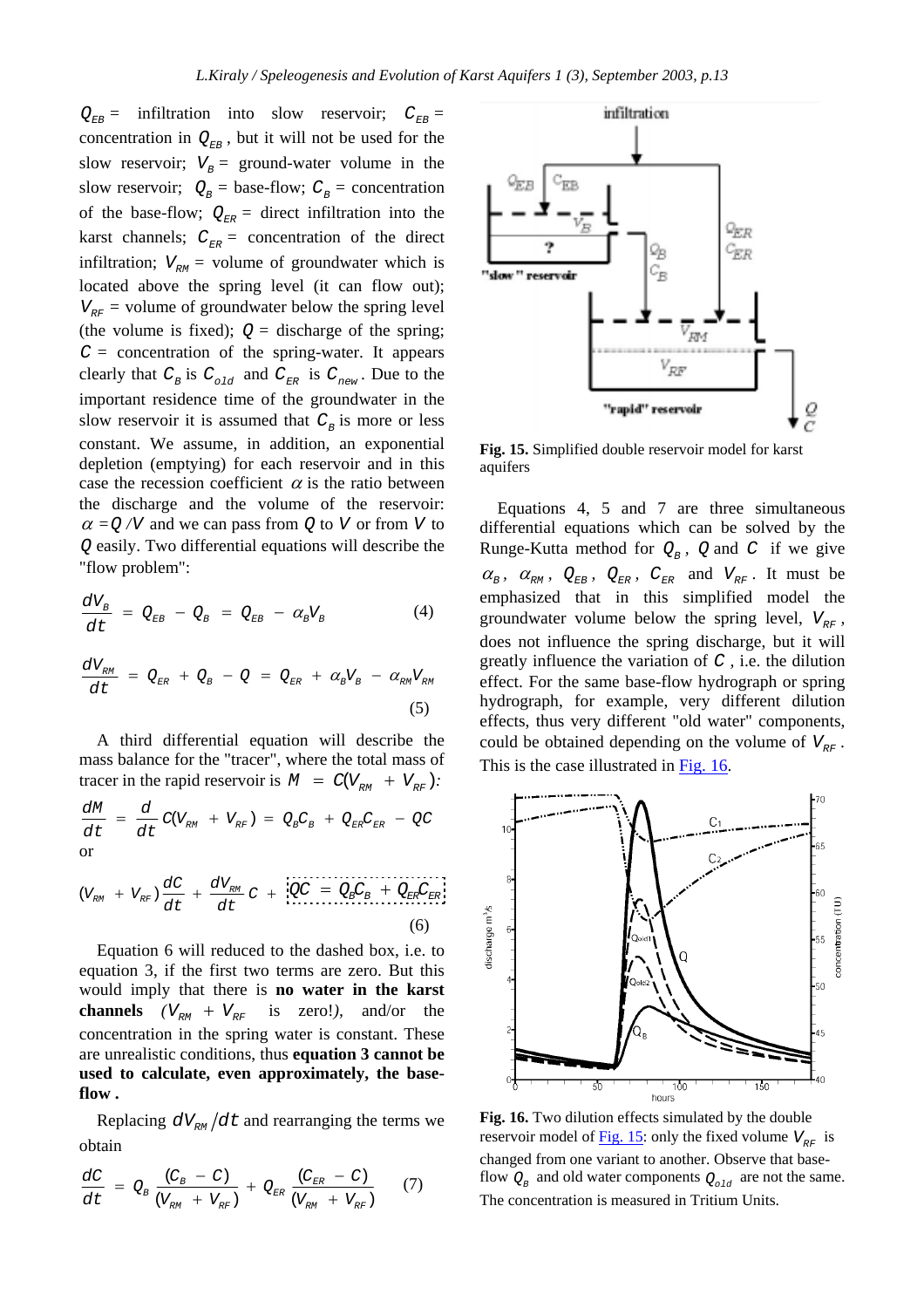The example represented in Fig. 16 aimed to show that the old water component obtained by the usual chemical or isotopic hydrograph separation methods has not much to do with the hydrodynamic base-flow and in its present form rather leads to invalid inferences regarding the groundwater flow processes. In the double reservoir model the ratio between the recession coefficients of the slow reservoir and the rapid reservoir is about 1 to 10, and 50% of the infiltration is "diffuse", into the slow reservoir, and 50% is "concentrated", into the rapid reservoir. Both infiltration functions are triangular: 4 hours for the rising limb and 18 hours for the falling limb. The "tracer" is tritium: the concentration is 80 TU for the old water and 40 TU for the new or storm water. An important parameter for the dilution is  $V_{\text{pr}}$ , the volume of water in the karst channels located below the spring level. It is probably the principal responsible for the high old water content obtained by the chemical and isotopic hydrograph separation methods and the misinterpretation of the results. The ratio between the volumes  $V_{RF}$  used for the two variants was 1 to 4. Increasing the fixed volume diminishes the dilution and increases the old water component (see the C1, C2 curves and the dashed old water curves Cold1, Cold2 in Fig. 16), while the baseflow does not change at all.

In spite of the many critical remarks presented above, we hope that this important dilution effect could be used, perhaps in the framework of a different paradigm, for a better understanding of karst and karstification. It deserves a better destiny than the only separation into a somewhat arbitrary new water and old water component.

# **4. Introduction to modeling karst aquifers**

### *4.1. Aims of the modeling*

Analysing the global response of karst springs stimulates our imagination and incites to make hypotheses about the structure of the aquifer, about the hydraulic parameter fields, about the groundwater flow processes, often about karstification and sometimes about the evolution of karst in the interior of the aquifer. The direct verification of the consequences of our hypotheses by field measurements in the interior of the karstic medium is, obviously, very difficult, if not impossible. The so called "global models", such as the double reservoir model used in the previous chapter, do not help much either, because we have no information on the spatial distribution of the variables and the parameters.

An indirect method of verification would consist in introducing the inferred karstic structures into a deterministic numerical model and then simulate the supposed processes and their effect on the "global response" of the aquifer (for example, the spring hydrograph), on the groundwater flow field, on the hydraulic head distribution, etc. The simulated behavior of the theoretical aquifer could then be compared to the usually accepted ideas on the groundwater flow processes in karst aquifers. This is the way followed by the research team of CHYN (Centre d'Hydrogéologie de l'Université de Neuchâtel) for years.

The aim of this chapter is to present the effect of the karst channel network and the epikarst zone on groundwater flow processes, as obtained by numerical finite element models simulating a few "theoretical" and oversimplified karst aquifers. The results, although "theoretical", have important practical consequences on the monitoring strategies applied for karst aquifers, on the interpretation of the global responses obtained at karst springs and on the estimation of the recharge of the low conductivity "capacitive" volumes. They suggest to ask such fundamental questions as: what is the meaning of "groundwater level" observations in boreholes when separated from hydraulic conductivity measurements; what is the meaning of the "groundwater table" represented by isolines (equipotentials) in karst aquifers; what is the hydraulic meaning of the "components" obtained by chemical or isotopic hydrograph separation methods; etc.

### *4.2. Model and reality*

The reconstruction of a regional groundwater flow field, which is consistent with a given hydraulic conductivity field and with given boundary conditions, nearly always requires the use of numerical models. A model is not the reality, it is only the realization of a schematic and symbolic representation of the real system. The relations between "real system", "abstract scheme" and "numerical model" are represented in Fig. 17, which also shows the principal problems in modeling groundwater flow.

Starting from incomplete information on the aquifer to be modeled, a *schematic representation of the real system* has to be worked out first. Generally, the flow of the groundwater is represented by differential equations, which may change depending on the type of problem to solve (saturatedunsaturated flow, constant or variable density flow, multiphase flow, etc.). The flow equations contain a few parameters depending on the aquifer properties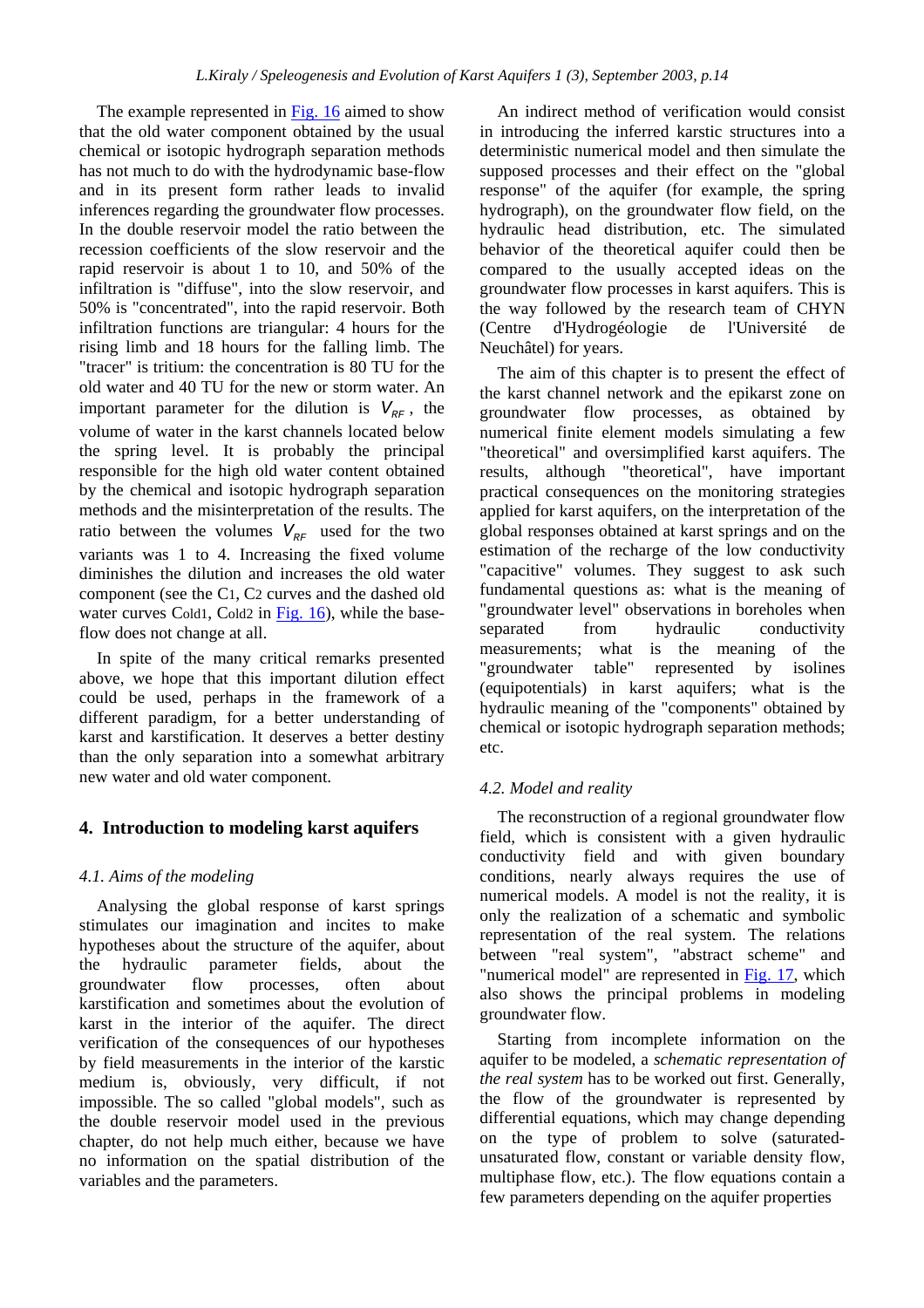



**Fig. 17.** Principal problems in modeling groundwater flow. Observe that experimental methods should be used to check if the real system may be actually considered as a realization of the schematic representation (after Kiraly 1994, modified).

(hydraulic conductivity, specific storativity, effective porosity, etc.) and the real medium will be represented by the field of these parameters, i.e. by giving a parameter value to each point of the modeled region, even there where we have never made any observation. As the available data on the hydraulic parameters are very limited, it appears clearly that indirect estimation of the parameters and interpolation or extrapolation of the measured values will be unavoidable when modeling real aquifers (see Fig. 18). It must be emphasized that fractured and karstified media may present additional difficulties due to the strong local heterogeneity of the parameter fields. The karst channel network existing in the real system, for example, is never entirely known. Finally, the imposed and initial conditions complete the schematic representation, sometimes also termed the "conceptual model".

The second problem is related to the *realization of a computer code* based on numerical methods which allow to solve the equations defined in the abstract scheme. The problem is far from being simple and in most cases the numerical model is only a more or less imperfect realization of the abstract scheme.

The third, very important problem in modelling groundwater flow is the *transfer of the simulated*  *results onto the real system*. Strictly speaking, the simulated results are not "valid" but in the highly simplified scheme or numerical model, and their meaningful transfer onto the real system requires that simplifying assumptions and uncertainties on the data explicitly do appear as uncertainties on the results. This could help to avoid such ridiculous situations as trying to simulate observed piezometric heads to within a few centimetres, even though the schematised hydraulic conductivity field "ignores" the strong local heterogeneities existing in the real system.

As a matter of fact, schematic representation of the real system, numerical modeling and experimental field work should go hand in hand. The numerical models might be used from the very moment where the first hypotheses on geometry, hydraulic parameters and boundary conditions are explicitly formulated. Whatever may be the value of these hypotheses, the numerical model will give a "response", which represents the verifiable consequences of our inevitably hypothetical and schematic representation of the real system. Ultimately, it is the observed behaviour of the aquifer which will decide if our hypotheses are acceptable or not.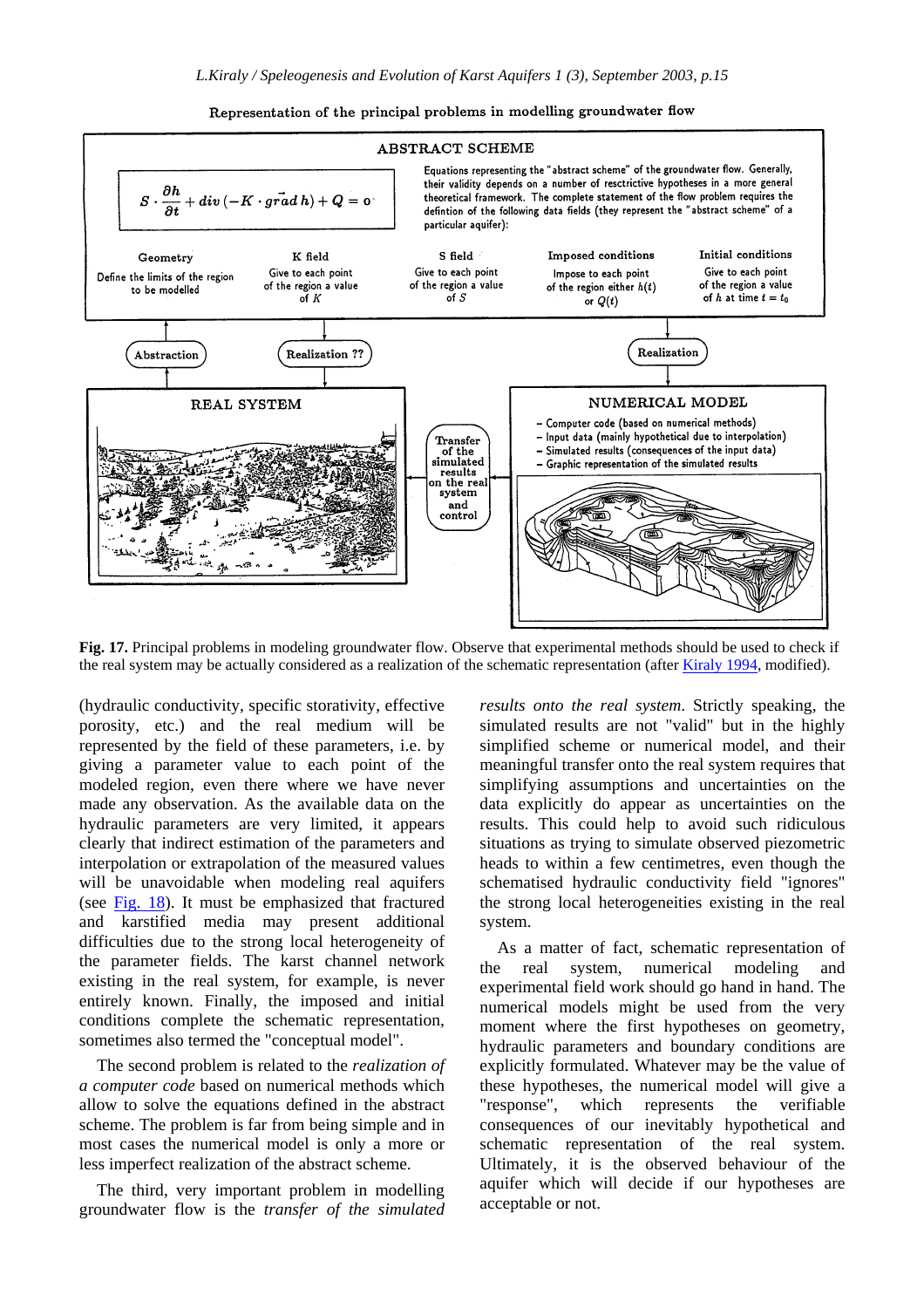

**Fig. 18.** Problems related to the reconstruction of hydraulic parameter and flow fields (after Kiraly 1975, modified)

Finally it must be emphasized that modeling is not just curve-fitting. As it was pointed out by **Klemes** (1986): *"For a good mathematical model it is not enough to work well. It must work well for the right reasons. It must reflect, even if only in simplified form, the essential features of the physical prototype."* This is particularly recommended in modeling karst aquifers.

### *4.3. Combined discrete channel and continuum approach by using finite element models*

The nested model concept of the geological discontinuities was presented in the previous chapters. The modelling of this kind of nested structures nearly always requires the combination of the continuum approach with the discrete fracture or discrete channel model. At a regional scale, for example, the discrete fracture (or channel) model alone could not be realized at all, because of the tremendous amount of discontinuities (of different orders of magnitude) which ought to be introduced into the model.

On the other hand, the equivalent continuum approach alone would not show the effect of the regional fault zones or the regionally developed karst networks on the groundwater flow systems. So it seems reasonable to model the regional faults or karst networks by 2-D or 1-D "discrete" zones,

whereas the volumes between them (which contain only lower order fractures or channels) might be modelled by a 3-D equivalent continuum. As a matter of fact, every discontinuity, which is "big" with respect to the size of the modelled region, should be represented by a discrete zone.

Numerical models using the finite element method are excellent for the combined discrete channel (or discrete fracture) and continuum approach, particularly if they allow for the combination of 1-D, 2-D and 3-D finite elements, as it was proposed by Kiraly (1979, 1985, 1988, 1994) and Helmig (1993). In this case, the high conductivity karst channel network is simulated by 1-D linear or quadratic finite elements, which are "immersed" between 2-D or 3-D linear or quadratic elements representing the low conductivity fractured limestone volumes.

The simulations presented in this paper were carried out by the computer codes FEN1 and FEN2. They have been developed at the Centre d'Hydrogéologie de Neuchâtel and simulate steadystate and transient, one-, two- or three-dimensional saturated groundwater flow by the finite element method. The computer programs allow for the incorporation of one-, two- or three-dimensional linear or quadratic elements within a threedimensional network. The saturated, constant density, transient groundwater flow is represented by equation (8) where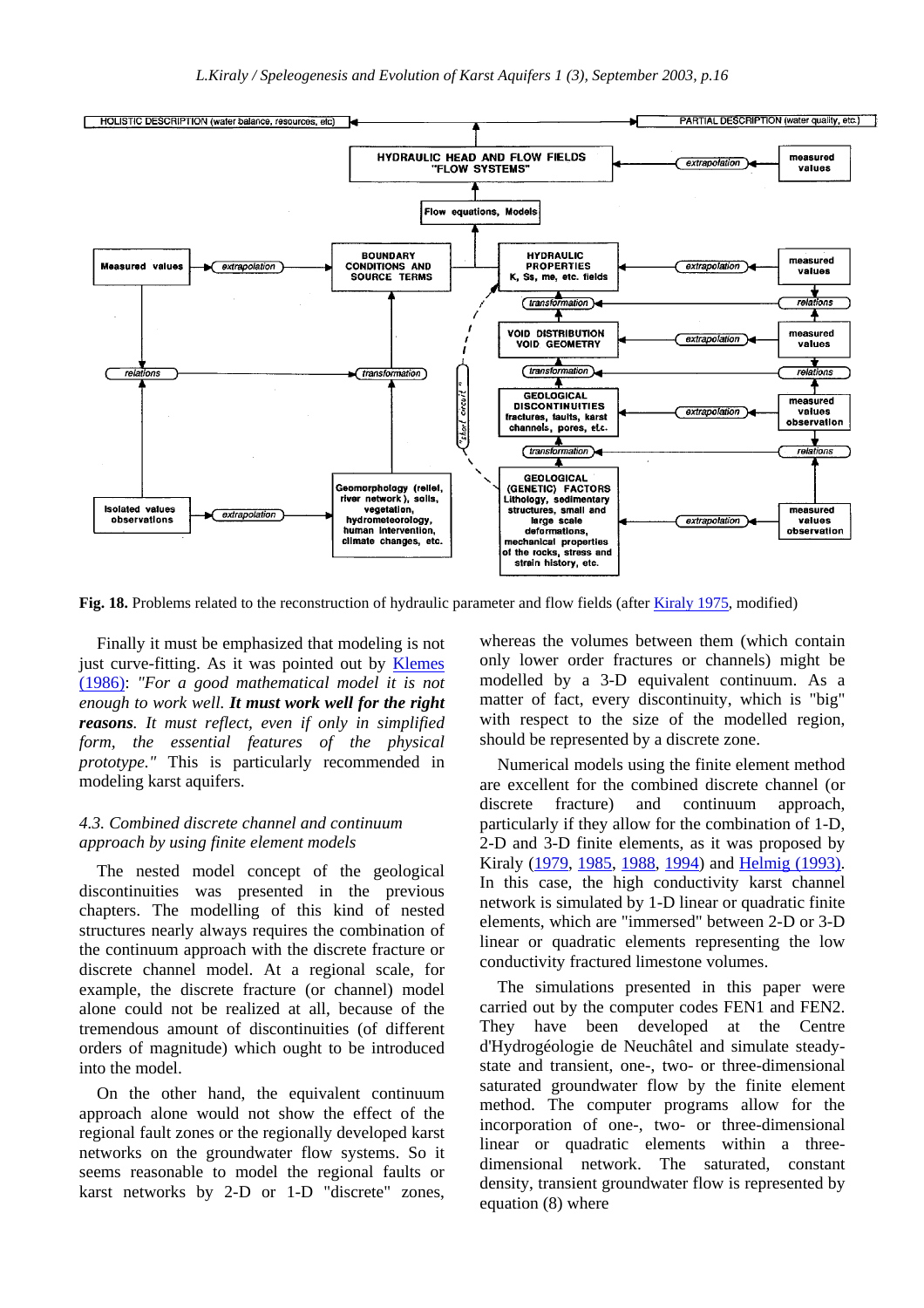$$
S_s \frac{\partial h}{\partial t} + \text{div}(-\left[K\right] \overrightarrow{\text{grad}} h) + Q = 0 \tag{8}
$$

Ss is the specific storage coefficient, [K] is the hydraulic conductivity tensor, h is the hydraulic head and Q represents the general source/sink terms (infiltration, well discharges, etc.).

The formulation for the finite elements is based on the Galerkin weighted residual approach and the resulting system of linear equations is solved by the frontal elimination technique of Irons (1970). The time dependent problem is solved in FEN2 by using the robust Crank-Nicholson implicit time-stepping scheme. UFEN1 is a code derived from FEN1 and simulates saturated/unsaturated steady-state groundwater flow. In this paper it is used to simulate the free groundwater table in a theoretical "shallow" karst aquifer.

The computer codes allow the modeller to "concatenate" several aquifers into one model and this facility is used to link the epikarst with the mean aquifer. A slightly modified version of FEN2 offers another facility when used to simulate karst aquifers. By giving the identification number of the nodal points located on the karst channels, the program calculates the contribution of each 3-D element (i.e. low conductivity fractured volume) to the karst net. The sum of these contributions is simply the baseflow which can be compared to the total spring hydrograph.

Using the linear Darcy's law to simulate the groundwater flow in saturated karst channels represents only a crude approximation of the real system, but our aim was to obtain a rapid and rather "qualitative" indication on the effect of the enormous contrast between the hydraulic conductivities of fractured limestones  $(10^{-6} \text{ m/s})$  and karst channels (10 m/s or more). The conclusions presented in this paper will not be changed qualitatively with the simulation of turbulent flow: the effects due to concentrated infiltration into the channel network (inversion of gradients, negative base-flow, etc.), for example, will be only increased.

## **5. Presentation and discussion of a few results**

#### *5.1. The 2-D approach: some early results*

In the 1970s it was possible to introduce 1-D elements between 2-D finite elements, and thus simulate the karst channel network in 2-D karst aquifers (Kiraly and Morel 1976a, 1976b). These early and very simplified 2-D karst models delivered quite interesting results.

The simulation of the typical hydrograph of the karst springs (see Fig. 6), with the nonexponential rapid recession and the exponential slow recession, nearly always requires the introduction of a high permeability karst channel network in an otherwise low permeability aquifer volume.

The duality of the hydraulic conductivity field causes an important scale effect in the model: nearly the whole aquifer volume has a very low hydraulic conductivity, however the global structure behaves as a highly transmissive system. Qualitatively it is the right type of structure: we are not very far from karst! We get even closer to karst with the infiltration problem.

If the chosen spacing of the karst channels allows to simulate correctly the exponential part of the recession curve of springs, the correct simulation of the peak-flow and the rapidly decreasing nonexponential part of the recession curve requires, however, that more than 50% of the infiltration arrive in "concentrated" form, directly into the high conductivity channels. The concentrated infiltration in the model must have a physical counterpart in the real system. A sound hypothesis would be to suppose, that besides small rivers disappearing in sinkholes, an important part of the infiltration is drained rapidly, probably already at shallow depth in a thin high conductivity layer, towards the karst channel network and the karst spring. This would be the epikarst zone of Mangin (1975).

The important concentrated infiltration, *i.e.* the duality of infiltration, has a very important consequence: the temporary inversion of the hydraulic gradients between the channels and the low permeability volumes.

The temporary inversion of hydraulic gradients has an even more important consequence: the temporary reduction of the base-flow to zero in the vicinity of the peak-flow. And this is not good news for those who equate the old water component of a karst spring with the base-flow.

At least, we have to mention that the recession coefficient of the last, exponential part of the depletion curve depends as much (if not more) on the conductivity and the density of the karst channels than on the hydraulic properties of the low permeability volumes.

Although very simple, these 2-D models were very good from a heuristic point of view. Even if in a very simplified and naive form, they had the most important properties of a karst aquifer (duality of the hydraulic conductivity field, duality of the infiltration processes, duality of the groundwater flow field, concentrated discharge at the karst spring). The problems we met with them were actually relevant to the study of karst aquifers and suggested further investigations on the theoretical level, as well as in the domain of empirical field works.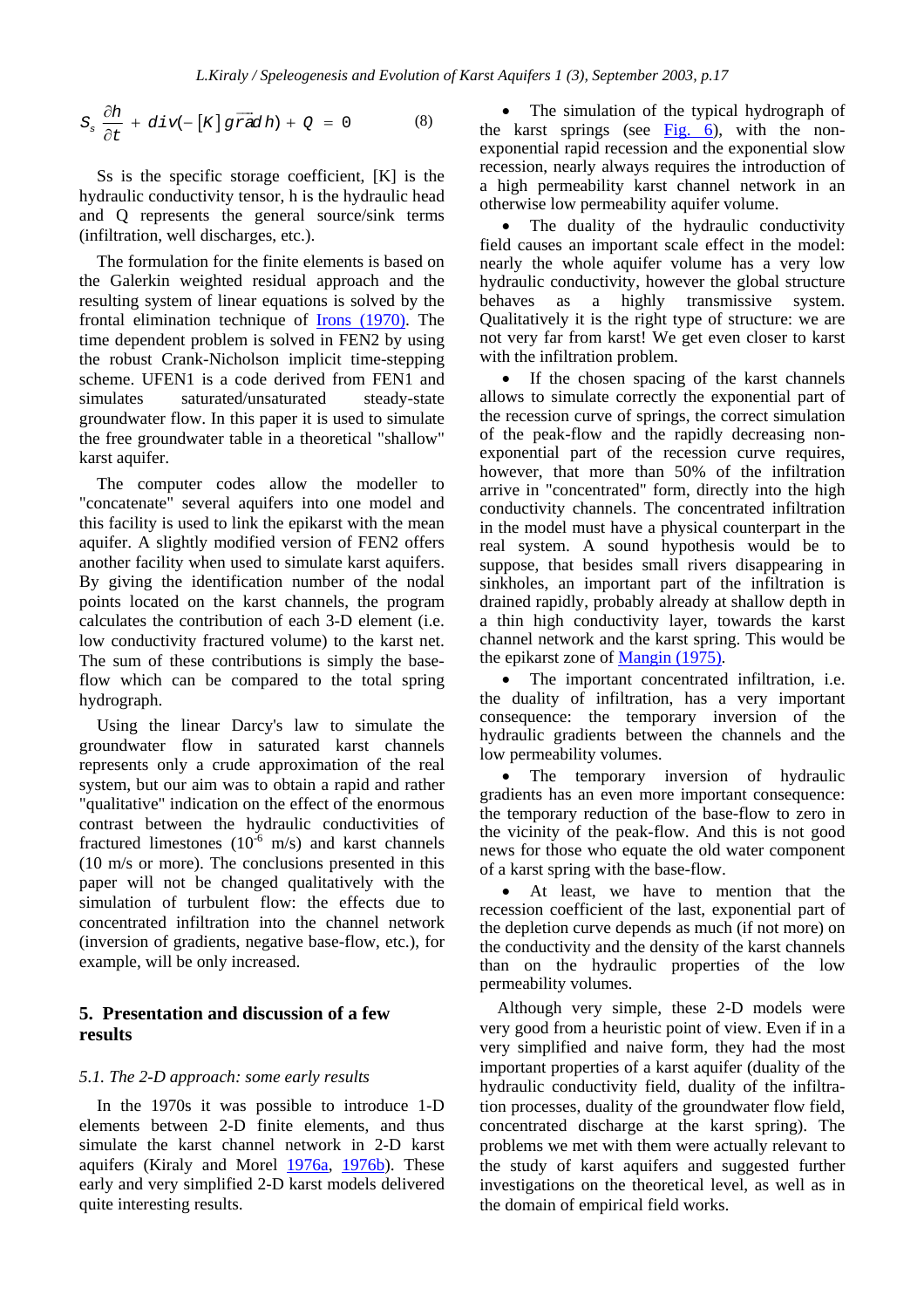#### *5.2. The 3-D approach: the Epikarst model*

Earlier numerical experiments with 2-D Finite Element models showed the necessity to impose a high proportion of concentrated infiltrations in order to generate the typical "karstic" storm hydrographs (Kiraly and Morel 1976a, 1976b). It was supposed, that besides the rivers disappearing in sinkholes, the concentrated infiltrations would result from the rapid drainage in a high permeability "skin" at shallow depth: the epikarst (Mangin 1975). However, the epikarst layer could not be explicitly included in these 2-D models. To indirectly show its role, we explicitly introduced the epikarst layer in a "synthetic" 3-D Finite Element model and varied the proportion of the diffuse infiltrations with respect to the concentrated infiltrations resulting from the rapid drainage in the epikarst zone. As the model is transparent for the modeller, the simulated behaviour of the theoretical karst aquifer will clearly show the effect of epikarst not only on the spring hydrograph, but also on the baseflow component of the spring discharge, on the variation of hydraulic heads and fluxes during recharge and recession periods, as well as on the recharge conditions of the low permeability fractured volumes. The detailed results are presented in (Kiraly et al. 1995), we show here only a few diagrams without many comments.

The diagram of Fig. 19a shows the 3-D geometry of a theoretical "half-syncline" drained by a very simplified high-permeability karst channel network. The karst channels are simulated by quadratic 1-D elements introduced "in sandwich" between the quadratic 3-D elements simulating the lowpermeability fractured volumes. The epikarst is simulated by a 2-D finite element layer which will discharge into the channel network of the 3-D syncline, such as represented in Fig. 19a. The hydraulic heads are imposed at the base of the

epikarst model (where the channels intersect the 2-D layer), and the calculated discharges are injected at each time-step into the channel network of the 3-D model. This will represent the concentrated infiltration function for the mean aquifer. Note that nearly the entire volume of the mean aquifer (including the high permeability channel network) is below the karst spring level, in the saturated zone.

Fig. 19b represents a small "shallow" karst aquifer with an important vertical exageration. The aquifers of this type generally develop on plateaus or gently dipping cuestas. In the theoretical aquifer represented in Fig. 19b, the karst network is located above the spring level and is everywhere unsaturated. The channels are actually underground rivers and represent seepage surfaces with variable boundary conditions for the low-permeability fractured volumes. The free groundwater table was obtained by simulating the steady-state, saturated/unsaturated flow in the low-permeability volumes.

The karst syncline described above and the shallow karst of Fig. 19b represent two extremes and their reaction to important concentrated infiltrations will not be the same. The aim of including the "shallow karst" configuration in this paper is to remind the reader of the diversity of karst aquifers and to avoid abusive generalizations of the results obtained by the saturated karst syncline model.

The hydraulic parameters are the same for all variants of the epikarst model. The hydraulic conductivities K are realistic:  $5 * 10^{-6}$  [m/s] for the low-permeability fractured volumes and 100 [m/s] for the high-permeability karst channels. In the 2-D epikarst layer the transmissivity T is relatively high: about  $5 * 10-2$  m<sup>2</sup>/s. Linear Darcy's law is used throughout the models.



PLATEAU WITH UNSATURATED KARST CHANNELS 3-D EQUIPOTENTIALS AND FREE **GROUNDWATER TABLE** sinkhole sinkhole dashed lines : unsaturated karst channels<br>(they represent seepage surfaces for the low - permeability volumes)

**Fig. 19b.** Shallow karst aquifer model, with unsaturated karst channels.

**Fig. 19a.** Representation of the epikarst in the finite element model.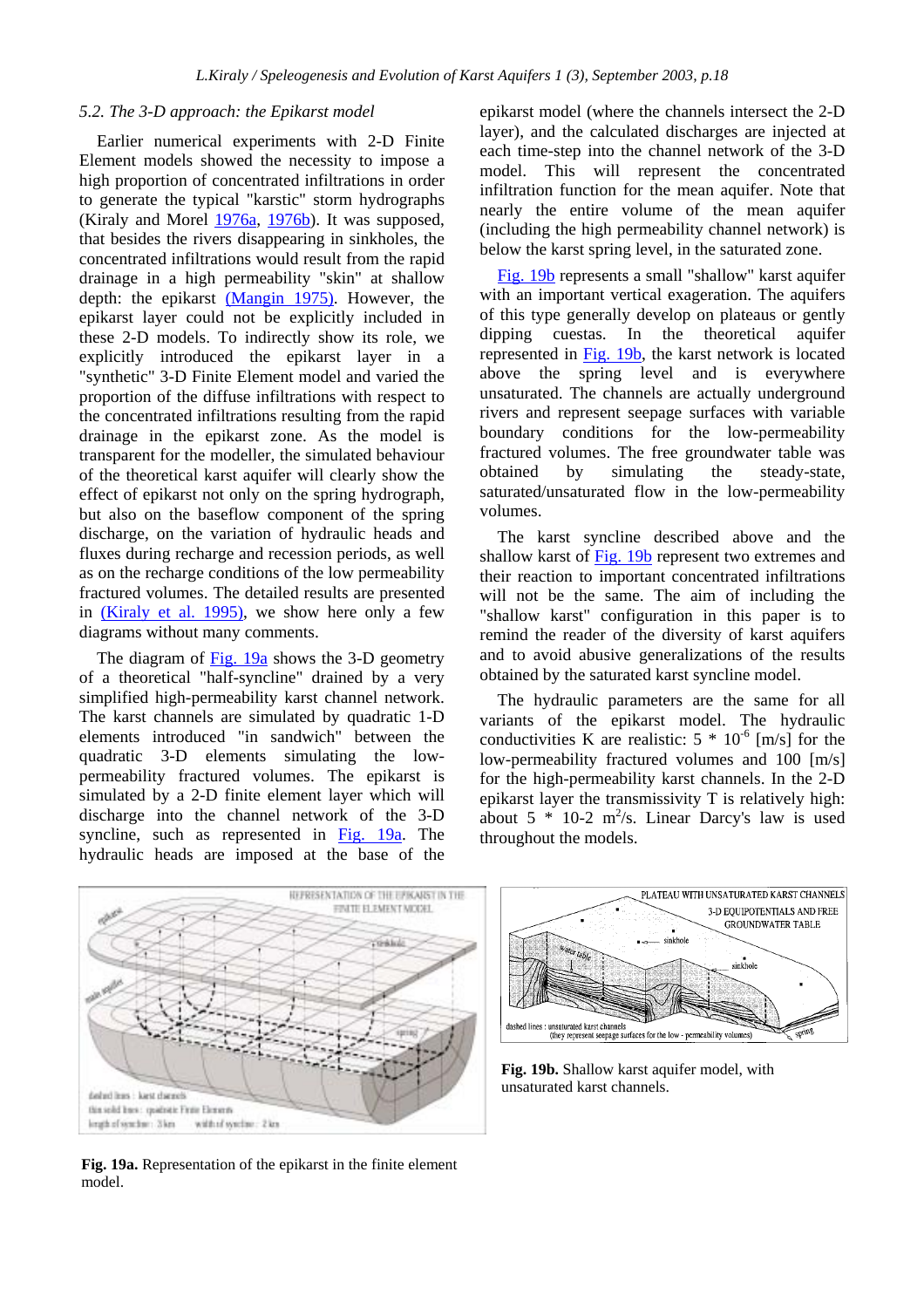



The specific storage coefficients Ss are kept artificially low in order to "accelerate" the evolution of the simulated hydraulic head and flow field. In the channel network the values of Ss are 400 to 500 times higher than in the low-permeability fractured volumes.

Finally it must be emphasized that we use in the model a very simplified karst channel network. In real systems the karst network is hierarchically organized, with lower and higher order branches having lower and higher hydraulic conductivity values. In the above described model all branches of the karst network are of the same order of magnitude and have the same hydraulic conductivity.

The volume of the total infiltrations remains the same in each variant, but the proportion of the diffuse and concentrated infiltrations will change from one variant to another. Four cases have been simulated:

DSYN0: 100% diffuse infiltration 0% drained by the epikarst

• DSYN20: 80% diffuse infiltration 20% drained by the epikarst

• DSYN50: 50% diffuse infiltration 50% drained by the epikarst

• DSYN100: 0% diffuse infiltration 100% drained by the epikarst

Fig. 20 represents the intensity of infiltration, as well as the total recharge function of the epikarst and the concentrated recharge function of the karst channels for variant DSYN100. There are three input events ("storms"), of duration of 24 hours each. During the first and second event the infiltrations are distributed over the whole syncline. During the third **Fig. 20.** Intensity of infiltration (above), as well as total recharge function of the epikarst and concentrated recharge function of the karst channels (below) for variant DSYN100

"storm", infiltration takes place only on a small stripe in the middle part of the model, representing about 30% of the total infiltration area.

### *5.3. Effect on the shape of the spring hydrograph and on the hydraulic heads*

Fig. 21 is self-explanatory: it represents the spring hydrographs for different proportions of infiltration drained by the epikarst into the high-permeability channel network. It appears clearly that without some kind of concentrated infiltrations we cannot simulate the typical karstic reactions of the spring. The rise of the groundwater table in the lowpermeability volumes cannot "press" enough water into the karst channels to cause a typical karstic storm hydrograph at the spring. It seems reasonable to admit that in most "open" karst aquifers more than 40% of the infiltrations should be drained rapidly into the karst channels (also see Kiraly and Morel 1976a).

The high proportion of "old water" component obtained by the method EMMA (End Member Mixing Analysis) does not represent a serious argument against important concentrated infiltrations into the channel network, because the method is not related to any consistent groundwater flow model. Indeed, in the period preceding the storm event an important quantity of "old water" may be stored not only in the epikarst zone and in the unsaturated zone, but also in the high-permeability karst network itself, at least in the channels located below the spring level. This "old water" flows out rapidly during the peak discharge, even if the low-permeability fractured volumes do not contribute to the peak-flow at all.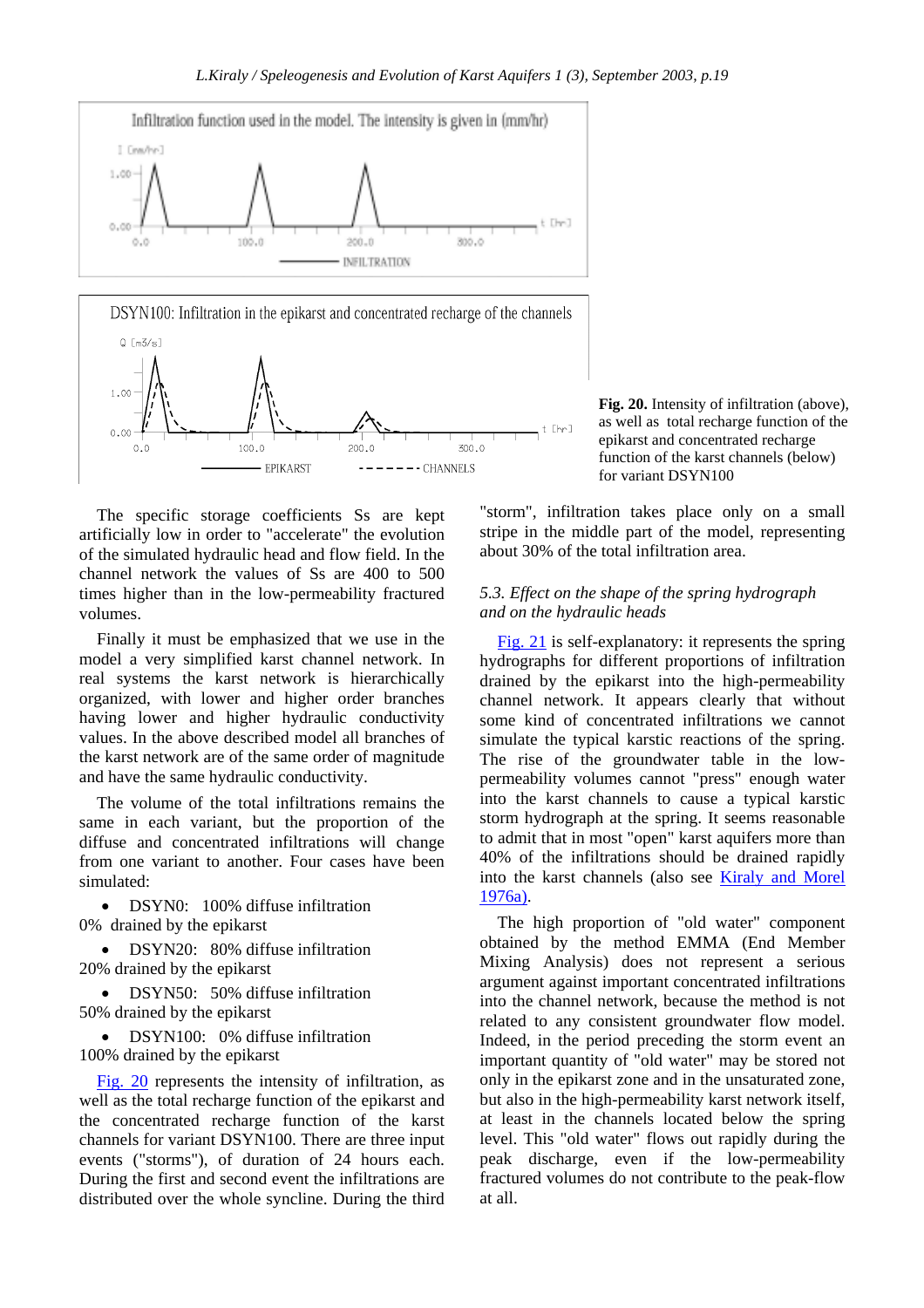

**Fig. 21.** Simulated spring hydrographs for different proportions of infiltration drained by the epikarst.

DSYN0 without epikarst. Hydraulic heads in borehole "B".



**Fig. 22a.** Variation of the hydraulic head in borehole "B" for DSYN0.

**Fig. 22b.** Variation of the hydraulic head in borehole "B" for DSYN100

Earlier numerical experiments with 2-D finite element models suggested that concentrated infiltrations might cause an inversion of the gradients between karst channels and low-permeability volumes (Kiraly and Morel 1976a, 1976b). These 2- D models cannot show, however, the vertical distribution of the hydraulic heads in a borehole. Taking advantage of the 3-D model, we "registered" the simulated heads in an imaginary borehole "B", the location of which is presented in Fig. 23a and 23b. The borehole intersects a karst channel and the hydraulic heads are measured at 7 points between the top and the base of the aquifer.

The results are represented for variants DSYN0 (no concentrated infiltrations, see  $Fig. 22a$ ) and DSYN100 (100% of the infiltrations are concentrated, see  $Fig. 22b$ ). Again, the figures are self-explanatory and need not many comments.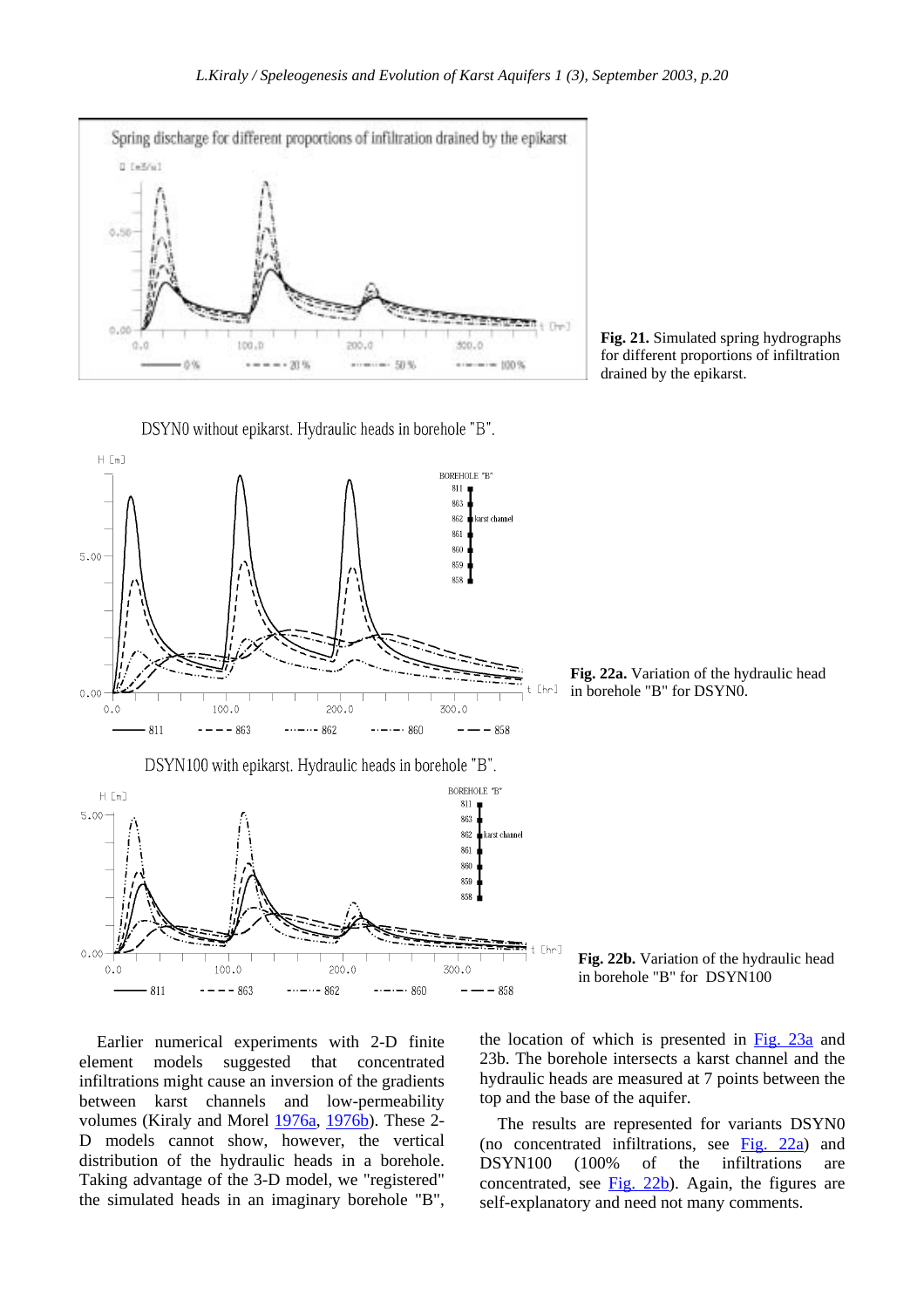



During the recharge period there is nearly always an inversion of gradients between the karst channel and the low-permeability volumes located below the channel. The concentrated infiltrations must be really important to produce the same inversion with respect to the low-permeability volumes located above the channel. The bloc-diagrams of Fig. 23a and 23b clearly show the recharge and drainage mechanism with epikarst and concentrated infiltration.

The practical consequences of these theoretical results are important: the hydraulic heads should be measured separately in the high-permeability segments and in the low-permeability segments of boreholes or piezometers. If we measure only one "groundwater level" in an otherwise heterogeneous borehole, the results will be rather misleading than helpful. Other practical consequences are related to the determination of the baseflow component, to the recharge mechanism of the low permeability fractured volumes, to the interpretation of the chemical or isotopic composition of the springwater, etc.

### *5.4. Effect of the epikarst on the "base-flow" component of karst springs*

In spite of the fact that the inversion of gradients between karst channels and low-permeability volumes is well known by many karst hydrogeologists, most of the graphically obtained

**Fig. 23a.** Hydraulic head field for DSYN100 in recharge period.

**Fig. 23b.** Hydraulic head field for DSYN100 in recharge period. Location of borehole "B" shown on the figures.

base-flow hydrographs don't show the logical consequence, namely the zero (or negative) baseflow value during recharge periods. One of the few exceptions is found in (Tripet 1972), who suppressed the base-flow component of the Areuse spring during the recharge periods.

Taking advantage of the possibility to calculate the contribution of the low-permeability 3-D elements to the nodes located on the 1-D karst channels, we computed the baseflow component for each variant. The dramatic effect of the concentrated infiltrations on the base-flow component is presented in Fig. 24 for variants DSYN0, DSYN50 and DSYN100. The appearance of negative base-flow during the recharge period indicates that the karst channels inject more water into the low-permeability volumes than they drain. The volume of this recharge might not be very important, but the fact that the low-permeability volumes may be recharged "from the interior" should not be overlooked.

Another consequence of the negative baseflow appears when estimating the "rapid infiltration" from the spring hydrograph. Generally this is done by substracting the graphically determined baseflow component from the total discharge curve. Now, when the baseflow is negative, it should be added to the spring discharge, otherwise the intensity of the rapid or direct infiltration will be systematically underestimated (see Fig. 24b, 24c).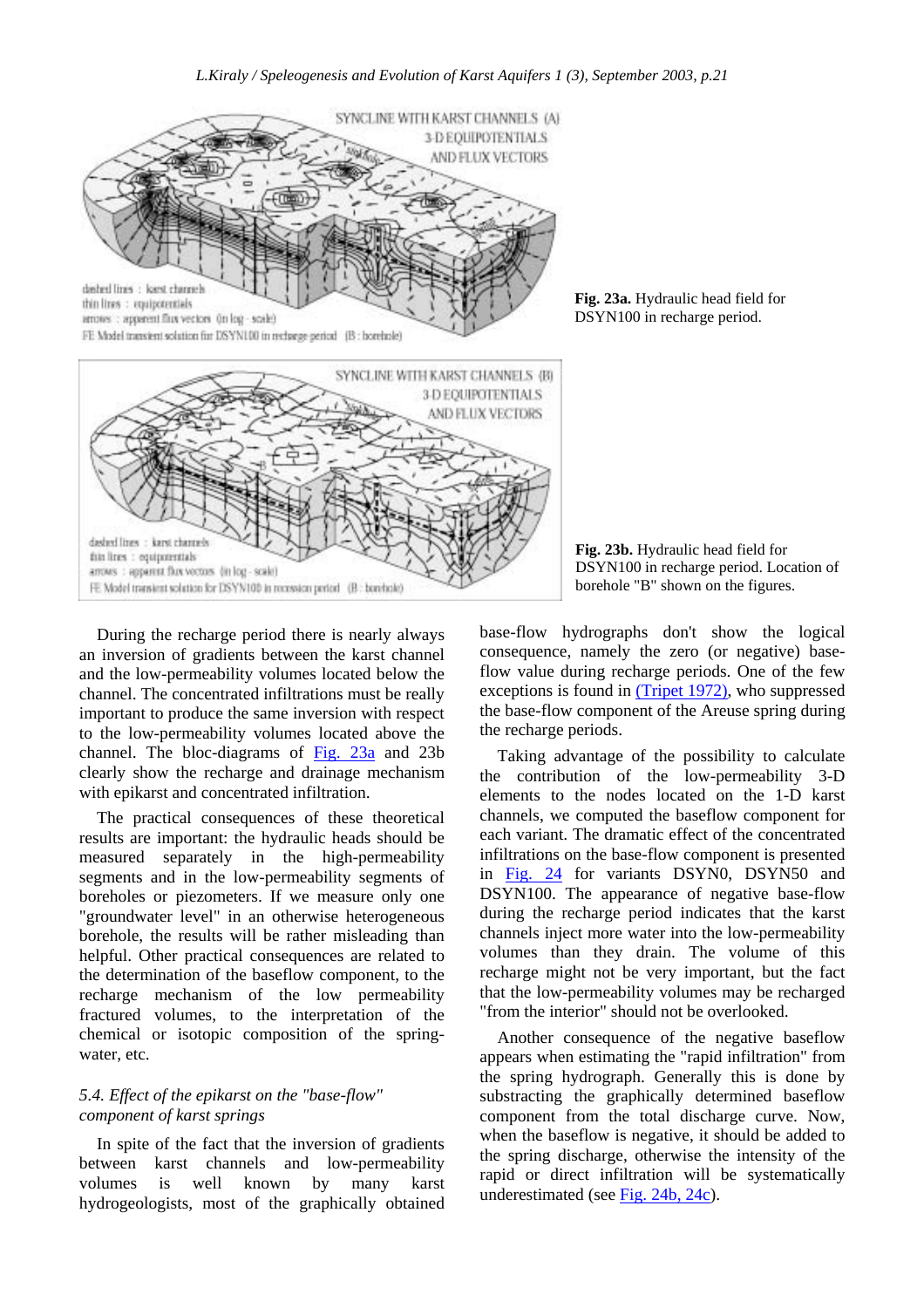

**Fig. 24.** Springflow, baseflow, epiflow and (epiflow+baseflow) for variants DSYN0 (a), DSYN50 (b) and DSYN100 (c). Note that concentrated infiltration (epiflow) may be greater, or even much greater than the spring discharge. The curve (baseflow+epiflow) is not visible, because it coincides almost exactly with the springflow.

As the model allows for the independent estimation of the baseflow and of the rapid or concentrated infiltration into the karst channel network (which will be called "epiflow", for short, in the following), we can take a critical look at the usually accepted chemical or isotopic hydrograph separation methods.

Fig. 24b, 24c show, that the "new water component" obtained by the End Member Mixing Analysis (EMMA) could not be identified with the "rapid recharge to the conduit system after a storm", as it was stated by Dreiss (1989, page 121). Indeed, the "new water component" obtained by EMMA must be always smaller than the spring discharge, but figures 24b and 24c indicate clearly that the rapid recharge into the karst channels, noted as the epiflow, may be greater (or even much greater) than the spring discharge.

### *5.5. Remarks on the recharge of the low conductivity volumes: the "Faraday cage" effect of epikarst*

The huge low permeability fractured limestone volumes are often designated as the "capacitive" part of karst aquifers. They might contain important groundwater resources, and their recharge mechanism may have important practical consequences on the groundwater management problems (base-flow of karst springs, exploitation of groundwater by pumping wells or galleries, etc.).

Fig. 19a ("deep" karst syncline) and Fig. 19b ("shallow karst") suggest that a well developed epikarst layer enhancing the concentrated infiltration into the high conductivity karst channel network will "short-circuit" the low conductivity volumes and will play the role of a "Faraday cage" with respect to the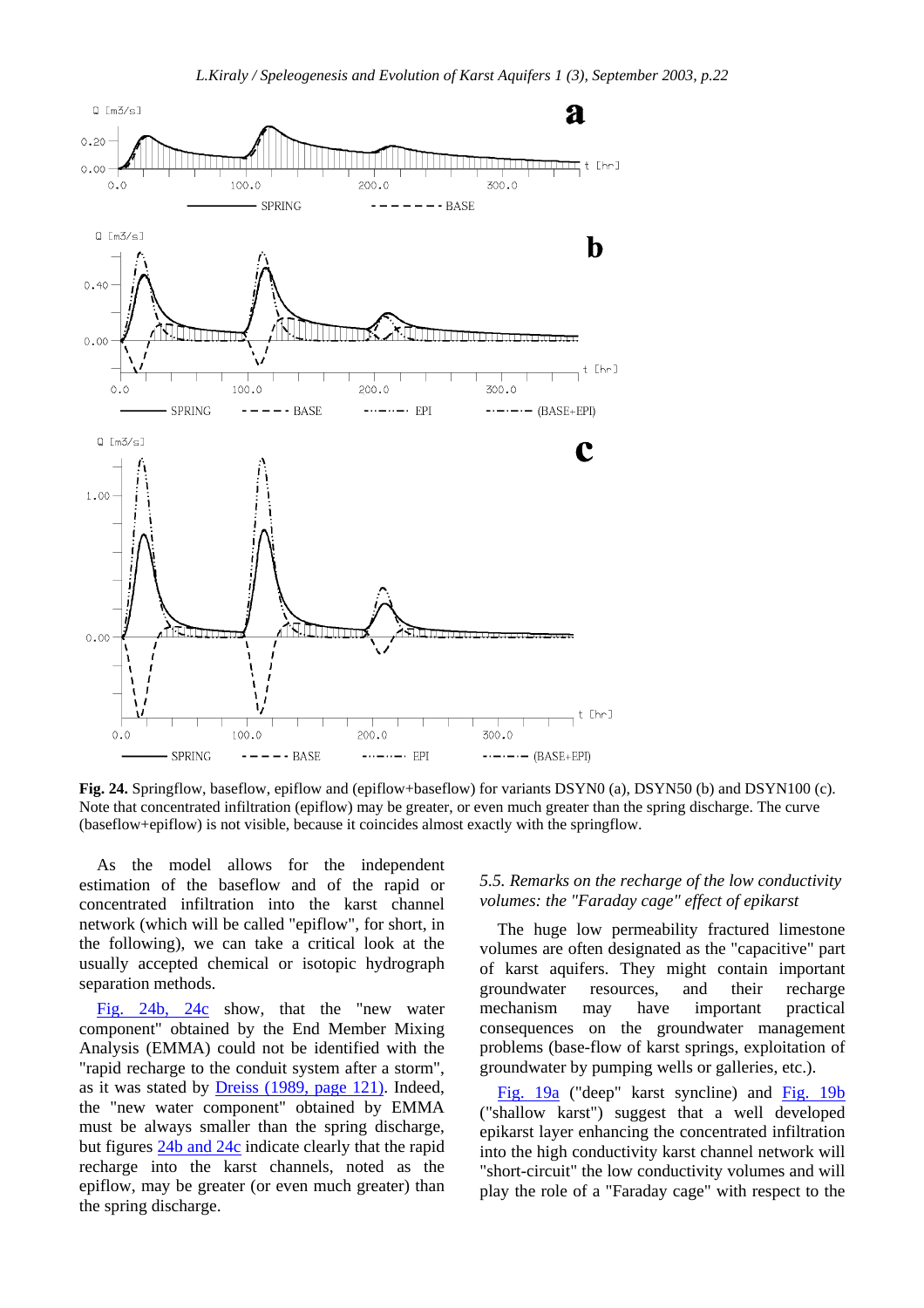main aquifer. Depending on the importance of this "Faraday cage" effect, the recharge of the low conductivity volumes could be much smaller than in the case of pure diffuse infiltration, with the above mentioned important consequences on the groundwater management problems. In the "deep syncline" configuration the inversion of gradients will always contribute to recharging the low conductivity volumes "from the interior", but in the "shallow karst" configuration the "short-circuit" of the low permeability volumes might be almost total.

### **6. Conclusion and outlook**

Karst aquifers are 3-D systems and cannot be reduced to 2-D objects without losing important information on the infiltration processes and the distribution of hydraulic heads. Numerical experiments with 2-D and 3-D finite element models using the combined discrete channel and continuum approach, and simulating the infiltration and groundwater flow processes in a highly simplified theoretical karst aquifer, allowed to show the role of the organized karst channel network and the importance of the existence or non-existence of an epikarst zone enhancing concentrated infiltration. The effect of the epikarst on the hydraulic head and the groundwater flow field has practical consequences on the monitoring strategies applied for karst aquifers, on the interpretation of the global responses obtained at the karst springs and on the estimation of the recharge of the low conductivity "capacitive" volumes. Hydraulic head measurements should always be related to zones of known hydraulic conductivity and the "piezometric maps" of karst aquifers should always indicate the hydraulic conductivity at the measurement points (see, for example, Jeannin 1995).

In a quite general way, it should be examined whether the presently available observations allow to solve the problems which we meet in karst hydrology or not. Indirect estimation of the hydraulic parameter fields, interpolation or extrapolation of the available data are important problems in the practice. A good genetic theory would be, perhaps, the best "interpolation function", but the elaboration of such a theory would require common research between specialists of groundwater flow and specialists of karst evolution.

### **Acknowledgements**

Some of the computer codes used for the groundwater flow simulation and some of the ideas presented in this paper were developed in the framework of earlier research projects supported by

the Swiss National Foundation for Scientific Research. Our most sincere thanks to this Institution.

### **References**

- Ababou R., Trégarot G. and Larabi A. 1998. Partially Saturated Hydrological Flows:<br>Numerical Experiments and Analyses. Numerical Experiments and Analyses. Proceedings IXth CMWR, Computational Methods in Water Resources, Crete, Greece, June 1998, 8 pp.
- Barton N. (coordinator). 1978. Suggested methods for the quantitative description of discontinuities in rock masses. International Journal of Rock Mechanics and Mining Sciences and Geomechanics Abstracts 15(6), 319-368.
- Bear J., Tsang C.F. and de Marsily G. (Eds.). 1993. Flow and contaminant transport in fractured rock. San Diego: Academic Press*.*
- Bedinger M.S. 1966. Electric analog study of cave formation. Nat. Speleol. Soc. Bull. 28 (3), 127- 132.
- Berkaloff E. 1967. Limite de validité des formules courantes de tarissement de débit. Chronique d'Hydrogéologie 10, 31:41.
- Bonacci O. 1987. Karst Hydrology. Berlin: Springer Verlag.
- Bonacci O. 1993. Karst springs hydrographs as indicators of karst aquifers. J. Hydrol. Sciences 38(1-2), 51-62.
- Bonnet M., Margat J. and Thiery D. 1976. Essai de représentation du comportement hydraulique d'un système karstique par modèle déterministe: application à la "Fontaine de Vaucluse". Annales scientifiques de l'Université de Besançon, fasc. 25, 3e série, 79-95. Deuxième colloque d'hydrologie en pays calcaire.
- Burger A. 1956. Interprétation mathématique de la courbe de décroissance du débit de l'Areuse, Jura neuchâtelois (Suisse). Bull. Soc. Neuch. Sc. Nat. 79, 49-54
- Chinnery M.A. 1965. Secondary faulting. 1. Theoretical aspects. Canadian Journ. Earth Sci. 3, 163-174.
- Dreiss S.J. 1982. Linear kernels for karst aquifers. Water Resour. Res. 18 (4), 865-876.
- Dreiss S.J. 1989. Regional scale transport in a Karst aquifer: 1. Component separation of spring flow hydrographs. Water Resources Research 25 (1), 117-125.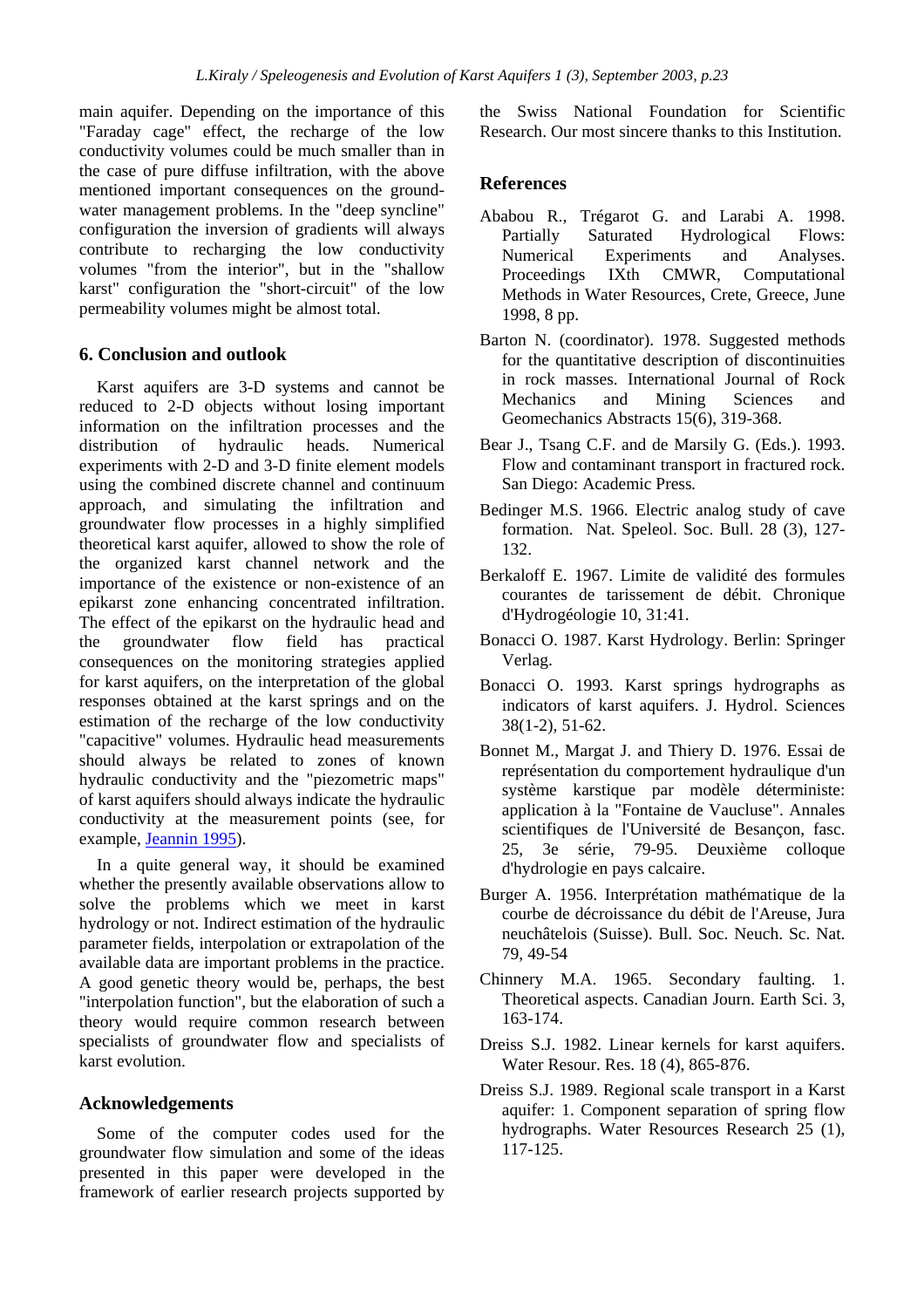- Drogue C. 1967. Essai de détermination des composantes de l'écoulement des sources karstiques. Chronique d'Hydrogéologie 10, 42-47.
- Drogue C. 1972. Analyse statistique des hydrogrammes de décrues des sources karstiques. J. Hydrol. 15, 49-68.
- Eisenlohr L., Kiraly L., Bouzelboudjen, M. and Rossier Y. 1997. Numerical simulation as a tool for checking the interpretation of karst spring hydrographs. J. Hydrol. 193, 306-315.
- Forkasiewicz J. and Paloc H. 1967. Le régime de tarissement de la Foux de la Vis. Chronique d'hydrogéologie 10, 59:73
- Fritz P., Cherry J.A. Weyer K.U. and Sklash M. 1976. Storm runoff analyses using environmental isotopes and major ions. In: "Interpretation of environmental isotope and hydrochemical data in groundwater hydrology", IAEA, p. 111-130.
- Gramberg J. 1965. The axial cleavage fracture. 1. Axial cleavage fracturing, a significant process in mining and geology. Engineering Geology 1(1), 31-72.
- Gu W.Z. 1992. Challenge on some rainfall-runoff conceptions traced by environmental isotopes in experimental catchments. In: Hoetzl and Werner (Eds.), Tracer Hydrology. p. 397-403.
- Harum T. and Fank J. 1992. Hydrograph separation by means of natural tracers. In: Hoetzl and Werner (Eds.), Tracer Hydrology. p. 143-146.
- Hauns M., Jeannin P.-Y. and Hermann F. 1998. Tracer transport in karst underground rivers: tailing effect from channel geometry. Bull. Centre d'Hydrogéol. 16, 123-142.
- Helmig R. 1993. Theorie und Numerik der Mehrphasenströmungen in geklüftet-porösen Medien. Institut für Strömungsmechanik und Elektron. Rechnen im Bauwesen der Universität Hannover, Bericht Nr 34/1993, 186 p.
- Hobbs S.L. and Smart P.L. 1986. Characterisation of carbonate aquifers: a conceptual base. Proc.  $9<sup>th</sup>$ Int. Congr. of Speleology, Barcelona.
- Irons B.M. 1970. A frontal solution program for Finite Element analysis. Int. Journ. Num. Meth. Eng. 2, 5-32.
- Jeannin P.-Y. and Grasso A. 1995. Recharge respective des volumes de roche peu perméable et des conduits karstiques, rôle de l'épikarst. Bulletin du Centre d'Hydrogéologie 14, 95-111.
- Jeannin P.-Y. and Maréchal J.-C. 1995. Lois de pertes de charge dans les conduits karstiques: base théorique et observations. Bulletin du Centre d'Hydrogéologie 14, 149-176.
- Jeannin P.-Y. 1995. Comportement hydraulique mutuel des volumes de roche peu perméable et des conduits karstiques: conséquences sur l'étude des aquifères karstiques. Bulletin du Centre d'Hydrogéologie 14, 113-148.
- Jeannin P.Y. and Sauter M. 1998. Analysis of karst hydrodynamic behaviour using global approaches: a review. Bull. Centre d'Hydrogéologie 16, 31-48.
- Jamier D. and Simeoni G. 1979. Etude statistique de la distribution spatiale des éléments structuraux dans deux massifs des Alpes helvétiques: conséquences pour l'hydrogéologie karstique. Bulletin du Centre d'Hydrogéologie 3, 1-26.
- Kiraly L. 1969. Anisotropie et hétérogénéité de la perméabilité dans les calcaires fissurés. Eclogae Geol. Helv. 62/2, 613-619.
- Kiraly L. 1973. Notice explicative de la carte hydrogéologique du canton de Neuchâtel. Supplément du Bulletin de la Société neuchâteloise des sciences naturelles, Tome 96,  $16 p. + \text{carte}.$
- Kiraly L. 1975. Rapport sur l'état actuel des connaissances dans le domaines des caractères physiques des roches karstiques. In: Burger A. and Dubertret L. (Eds), Hydrogeology of karstic terrains, Int. Union of Geol. Sciences, B, 3, 53- 67.
- Kiraly L. 1978. La notion d'unité hydrogéologique. Bulletin du Centre d'Hydrogéologie 2, 83-216.
- Kiraly L. 1979. Remarques sur la simulation des failles et du réseau karstique par éléments finis dans les modèles d'écoulement. Bulletin du Centre d'Hydrogéologie 3, 155-167.
- Kiraly L. 1984. Régularisation de l'Areuse (Jura suisse) simulée par modèle mathématique. In: Burger A. and Dubertret L. (Eds), Hydrogeology of karstic terrains, Int. Union of Geol. Sciences, B, 3, 94-99.
- Kiraly L. 1985. FEM301 A three dimensional model for groundwater flow simulation. NAGRA Technical Report 84-49, 96 p.
- Kiraly L. 1988. Large scale 3-D groundwater flow modelling in highly heterogeneous geologic medium. In: Custodio E. et al. (Eds.), Groundwater flow and quality modelling, NATO ASI series Vol.224, 761-775.
- Kiraly L. 1994. Groundwater flow in fractures rocks: models and reality. 14. Mintrop Seminar über Interpretationsstrategien in Exploration und Produktion, Ruhr Universität Bochum 159/1-21.
- Kiraly L., Mathey B. and Tripet J.-P. 1971. Fissuration et orientation des cavités souterraines: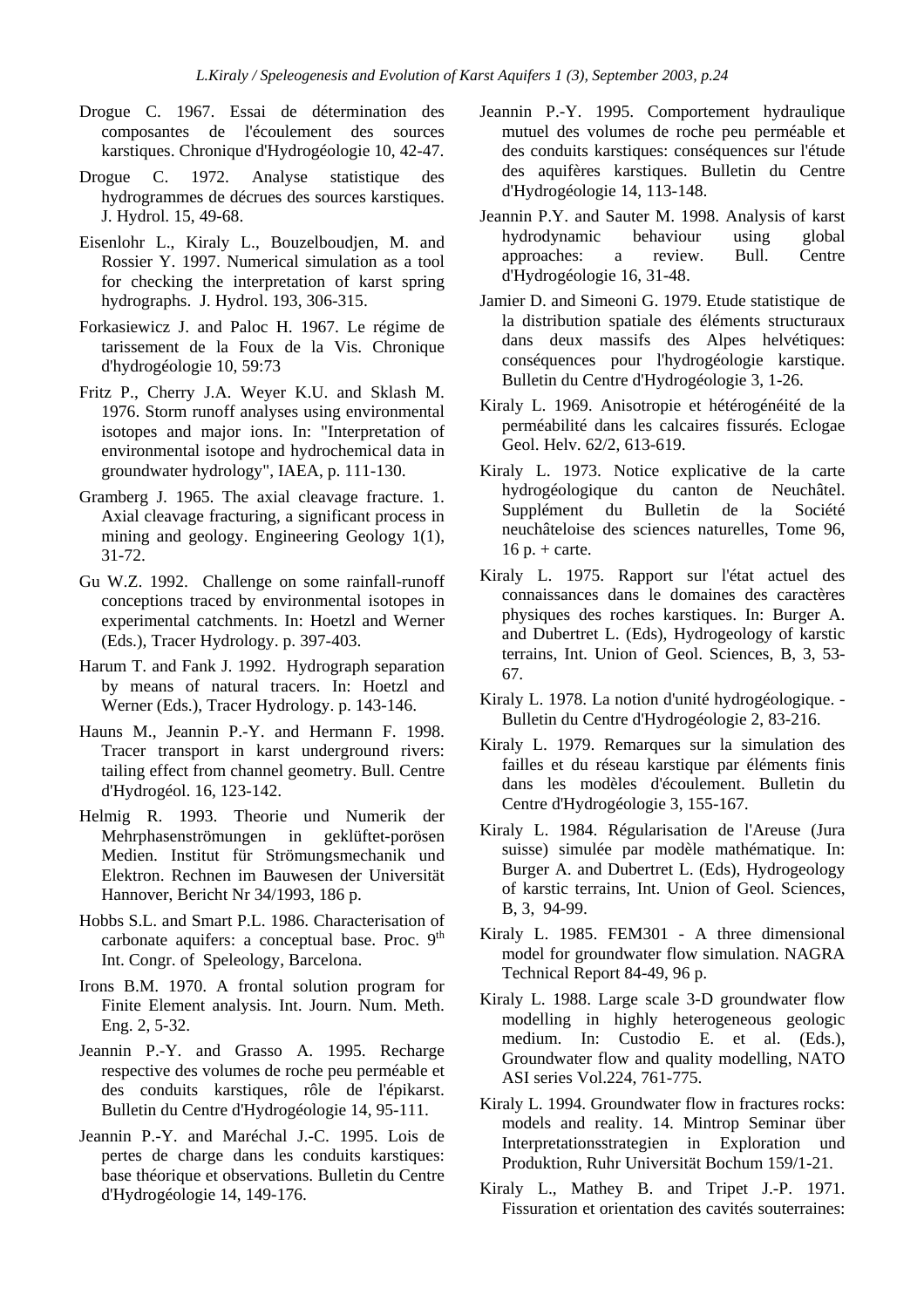région de la Grotte de Milandre (Jura tabulaire).- Bull. Soc. Neuchâteloise Sc. Nat. 94, 99-114.

- Kiraly L. and Morel G. 1976a. Etude de régularisation de l'Areuse par modèle mathématique. Bulletin du Centre d'Hydrogéologie 1, 19-36.
- Kiraly L. and Morel G. 1976b. Remarques sur l'hydrogramme des sources karstiques simulé par modèles mathématiques. Bulletin du Centre d'Hydrogéologie 1, 37-60.
- Kiraly L. and Mueller I. 1979. Hétérogénéité de la perméabilité et de l'alimentation dans le karst: effet sur la variation du chimisme des sources karstiques. Bulletin du Centre d'Hydrogéologie 3, 237–285.
- Kiraly L., Perrochet P. and Rossier Y. 1995. Effect of the epikarst on the hydrograph of karst springs: a numerical approach. Bulletin du Centre d'Hydrogéologie 14, 199-220.
- Klemes V. 1986. Dilettantism in hydrology: transition or destiny? Water Resources Research 22 (9), 177S-188S.
- Klimchouk A.B., Ford D.C., Palmer A.N. and Dreybrodt W. (Eds.). 2000. Speleogenesis. Evolution of karst aquifers. Nat. Spel. Soc., Huntsville, Alabama, USA.
- Labat D. 2000. Nonlinéarité et nonstationarité en hydrologie karstique. Ph.D. thesis at Université de Toulouse, IMFT.
- Lee C.H. and Farmer I. 1993. Fluid flow in discontinuous rocks. London: Chapman & Hall, 169 p.
- LeGrand H.E. and Stringfield V.T. 1966. Development of permeability and storage in the Tertiary limestones of the south eastern states, USA. Bull. AIHS 11 (4), 61-73.
- Mandel S. 1966. A conceptual model of karstic erosion by groundwater. Bull. AIHS XI/1, 5-7.
- Mangin A. 1975. Contribution à l'étude hydrodynamique des aquifères karstiques. Thèse, Université de Dijon, 124 p.
- Mangin A. 1984. Pour une meilleure connaissance des systèmes hydrologiques à partir des analyses corrélatoire et spectrale. J. Hydrol. 67, 25-43.
- Martinec J., Siegenthaler U., Oeschger H. and Tongiorgi E. 1974. New insights into the runoff mechanism by environmental isotopes. In: Isotope techniques in groundwater hydrology, IAEA-SM-182/9, 129-143.
- Martinec J., Oeschger H., Schotterer U., Siegenthaler U., Nuti S. and Tongiorgi E. 1979. Example of separation of runoff components by

environmental isotopes. Rivista Italiana di Geofisica e Scienze Affini 5, 87-89.

- Martinec J., Oeschger H., Siegenthaler U., Schotterer U., Nuti S. and Tongiorgi E. 1979. Example of a separation of runoff components by environmental isotopes. Rivista italiana di geofisica e scienze affini, vol 5, 87-89.
- Martinec J., Oeschger H., Schotterer U. and Siegenthaler, U. 1982. Snowmelt and groundwater storage in an Alpine basin. In: Hydrological Aspects of Alpine and High Mountain Areas, IAHS Publ. No 138, 169-175.
- Mohrlok U. 1996. Parameter-Identifikation in Doppel-Kontinuum-Modellen am Beispiel von Karstaquiferen. Dissertation an der Geowissentschaftlichen Fakultät der Universität Tübingen, TGA, Reihe C, Nr. 31, 125 p.
- O.E.C.D. 1988. The International HYDROCOIN Project. Level 1: code verification. OECD Publications, Paris, 198 p.
- Rhodes R. and Sinacori M.N. 1941. Pattern of ground-water flow and solution. J. of Geology 49 (8), 785-794.
- Romm E.S. and Pozinenko B.V. 1963. Investigation of seepage in fractured rocks. Trudy VNIGRI, No. 214, Leningrad. (in Russian).
- Rouleau A. 1985. Statistical characterization and numerical simulation of a fracture system. Application to groundwater flow in the Stripa granite. Ph.D. thesis, University of Waterloo.
- Scheidegger A.E. 1963. The physics of flow through porous media. University of Toronto Press.
- Schoeller H. 1967. Hydrodynamique dans le karst. Chronique d'Hydrogéologie 10, 7-21.
- Snow D.T. 1969. Anisotropic permeability of fractured media. Water. Res. Research 5 (6), 1273-1289.
- Swinnerton A.C. 1949. Hydrology of limestone terrains. In: Meinzer O.E. (Ed.), Hydrology, Physics of the Earth. New York: Dover Publ.
- Toth J. 1963. A theoretical analysis of groundwater flow in small drainage basins. J. Geophys. Res. 68, 4798-4812.
- Trégarot G. 2000. Modélisation couplée des écoulements à saturation variable avec hétérogénéités, forçages et interfaces hydrologiques*.* Thèse de doctorat de l'INP de Toulouse. Institut de Mécanique des Fluides de Toulouse, Mai 2000.
- Tripet J.-P. 1972. Etude hydrogéologique du bassin de la source de l'Areuse. Mat. carte géol. de la Suisse, série Hydrologie, 21, 183 p.